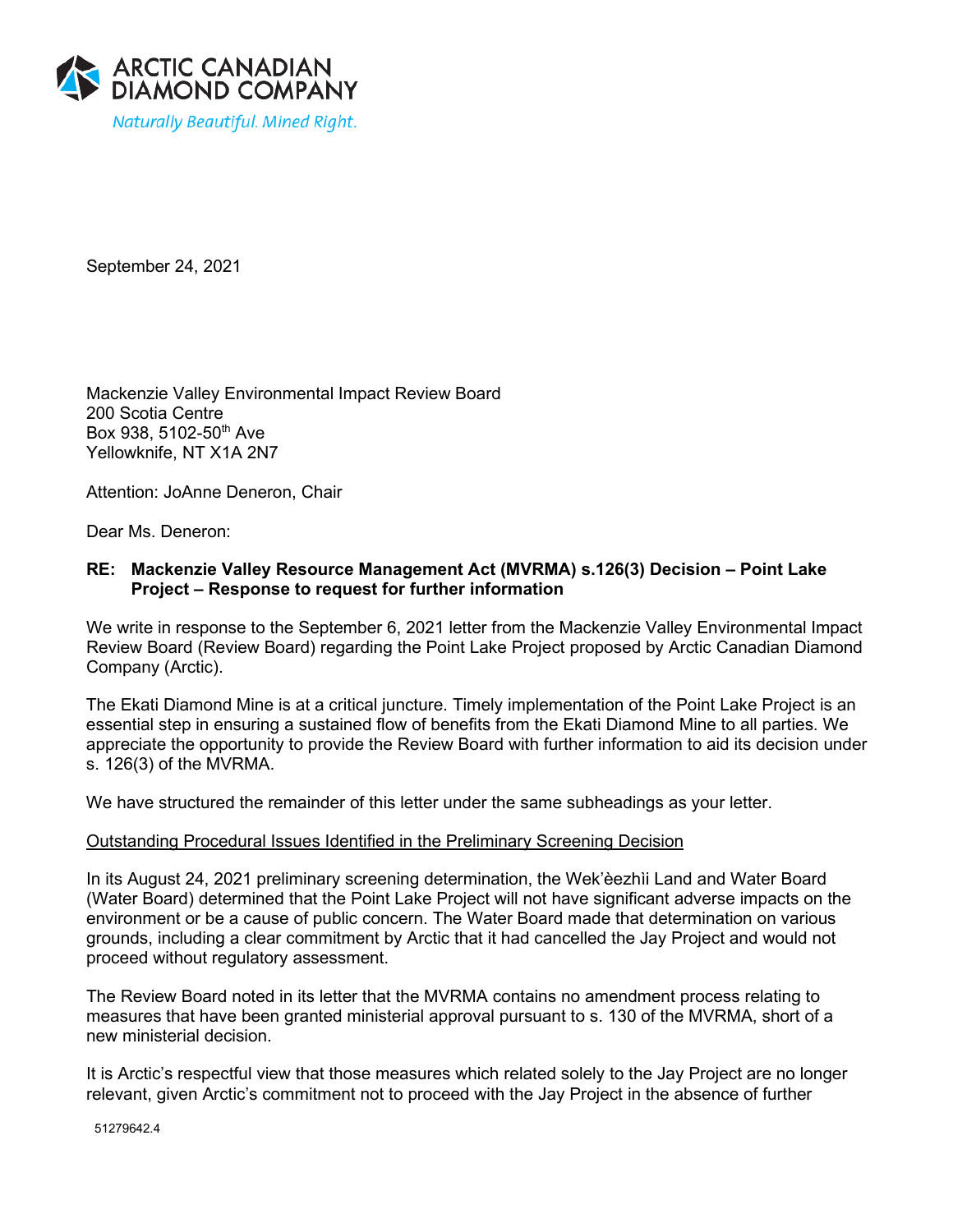

consideration. That commitment was fundamental to the Water Board's preliminary screening determination and addressed the majority of the concerns expressed during the Water Board's process. We are happy to have that commitment enshrined in the relevant regulatory approvals.

To that end, nothing in the MVRMA prevents the addition of a new condition in the water licence, to the effect that the Jay Project cannot proceed without further consideration by all relevant authorities. Such a condition would be appropriate given that the Jay Project was assessed in the absence of the Point Lake Project; and the Point Lake Project has been endorsed by the Water Board largely on the basis that the Jay Project will not proceed. To the extent that Arctic (or any subsequent holder of the water licence) seeks to re-activate the Jay Project in future, the relevant measures would need to be reassessed at that time along with the conditions then existing, including the work done at the Ekati Diamond Mine in the meantime. This approach is consistent with the territorial *Waters Act* and sections 115 and 130 of the MVRMA.

Additionally, in support of the current development plan (*i.e.*, Point Lake Project in the absence of Jay Project), and as further demonstration of its commitment to cancellation of the Jay Project, Arctic has applied for a new Land Use Permit that will negate the need for the existing Jay Development Land Use Permit.

## Jay Project Measures and their application to the Point Lake Project

Substantive work has been conducted on many of the Jay Project Measures to the extent that the development of required plans is complete and on-going implementation on a site-wide basis is regulated by other parties such as the Water Board or GNWT. An illustrative example is the Caribou Road Mitigation Plan that, in combination with the Wildlife Effects Monitoring Plan, has been approved by the GNWT as satisfying the requirements for a Wildlife Monitoring and Management Plan under the *Wildlife Act* and is now actively regulated by the GNWT. Arctic sees no requirement for continued reporting to or tracking by the Review Board for these Measures.

Some of the Jay EA Measures have not been fully implemented because the Jay Project was not constructed. Arctic has been clear and consistent in its commitment to carry forward some of these Measures as adapted to the current development plan (*i.e.*, Point Lake Project in the absence of Jay Project). Future implementation of this work will be solely for the purpose of the Point Lake Project under appropriate authorizations or protocols and, as such, Arctic sees no requirement for continued reporting to or tracking by the Review Board for these Measures.

Table 1 appended to this letter provides Arctic's summary of which Jay Project Measures have been implemented and are in effect at the Ekati Diamond Mine, or which Arctic has committed to implement as adapted to the current development plan (*i.e.*, Point Lake Project in the absence of Jay Project).

#### Early-works Permit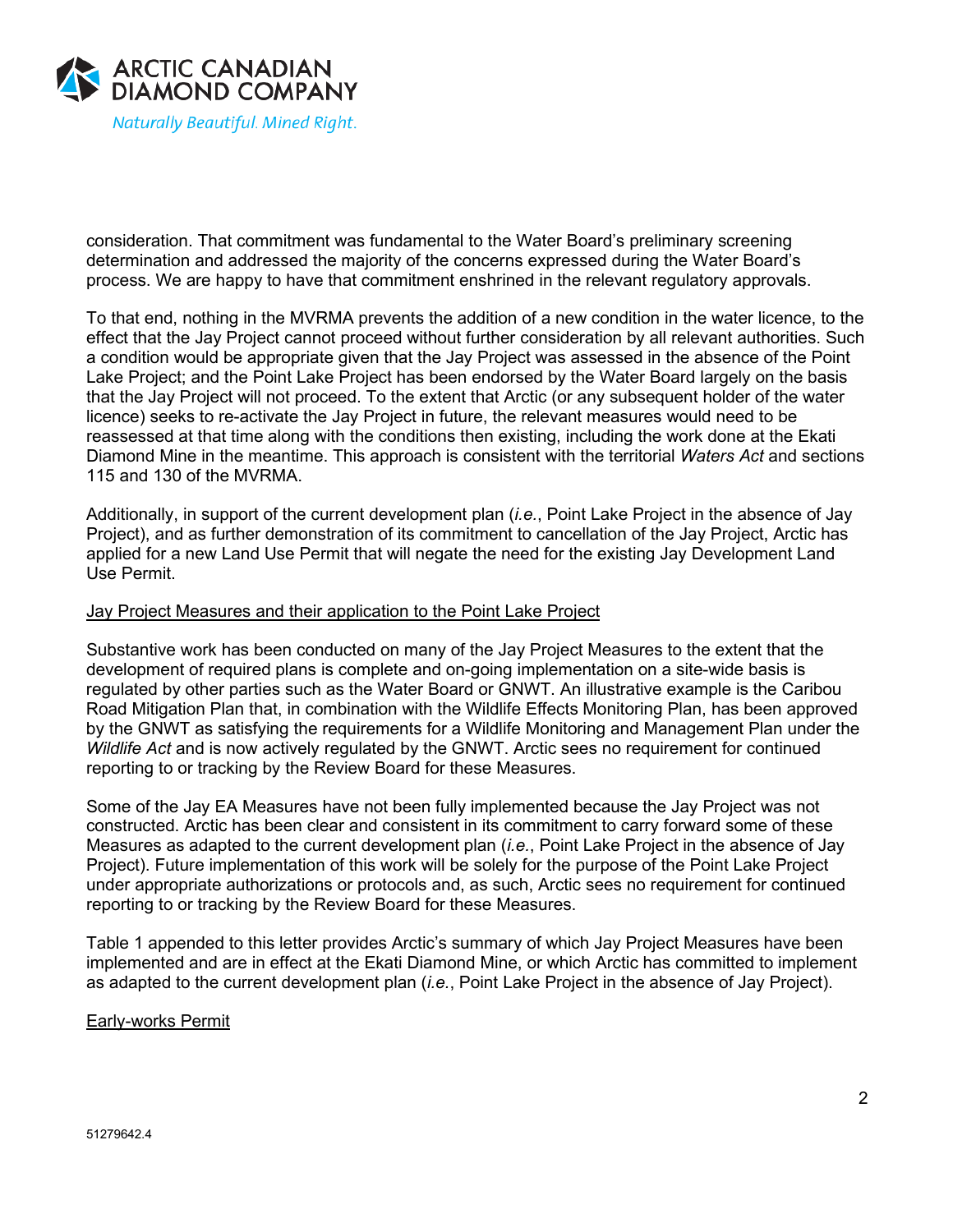

We respect that the Review Board is still in the process of making its MVRMA s. 126(3) determination for the Point Lake Project. Regarding Arctic's early-works permit application, we emphasize that the proposed road is a short (500-metre) spur road with a low profile that is oriented in alignment with the general direction of seasonal caribou movement. This short road segment is not expected to impact caribou movement and has not been specifically identified as a concern to date. Timely construction of the access road this fall is a critical path activity for the Point Lake Project because the road enables dewatering and fish-out activities to commence without delay in spring 2022 (based on receipt of necessary authorizations). Delays to permitting and construction of the access road will impact the overall project development. Winter construction of the road is not desirable because winter work is operationally challenging and can result in additional ground disturbance. This road can be constructed in approximately three weeks this fall, before winter sets in, and Arctic is ready and keen to do so.

The guidelines issued pursuant to MVRMA ss. 106 and 120 indicate that if a project is not designated within 10 days of the Water Board's preliminary screening determination, regulatory authorizations can and will be issued, consistent with MVRMA ss.  $125(1.1)$  $125(1.1)$ .<sup>1</sup> It is Arctic's view that the Water Board can and should proceed with issuance of the early-works permit without delay.

For these reasons, we request that the Review Board reconsider its request to the Water Board to refrain from issuing the early-works permit pending the Review Board's s. 126(3) determination.

Please do not hesitate to contact me should you have any further questions or comments.

Yours truly,

8. Chernys

Sheila Chernys Head, Health, Safety, Security, Environment & Communities Arctic Canadian Diamond Company Ltd.

Encl. (Table 1)

Cc. Lorraine Seale - Director, Securities and Project Assessment GNWT - Department of Lands Joseph Mackenzie – Chair, Wek'èezhìi Land and Water Board Kim Pawley – Manager, Environmental Assessment, Land Use Planning and Conservation, Crown-Indigenous Relations and Northern Affairs Canada. Tammy Steinwand – Director, Culture and Lands Protection - Tłicho Government

<span id="page-2-0"></span><sup>1</sup> See the Review Board's *Draft Guidelines for Preliminary Screeners* (January 2021) at page 39, and *[LWB Guide](https://wlwb.ca/sites/default/files/2021-08/LWB%20Guide%20to%20the%20Land%20Use%20Permitting%20Process%20-%20FINAL%20-%20Aug%2030_21.pdf)  [to the Land Use Permitting Process](https://wlwb.ca/sites/default/files/2021-08/LWB%20Guide%20to%20the%20Land%20Use%20Permitting%20Process%20-%20FINAL%20-%20Aug%2030_21.pdf)* (August 30, 2021) at page 28.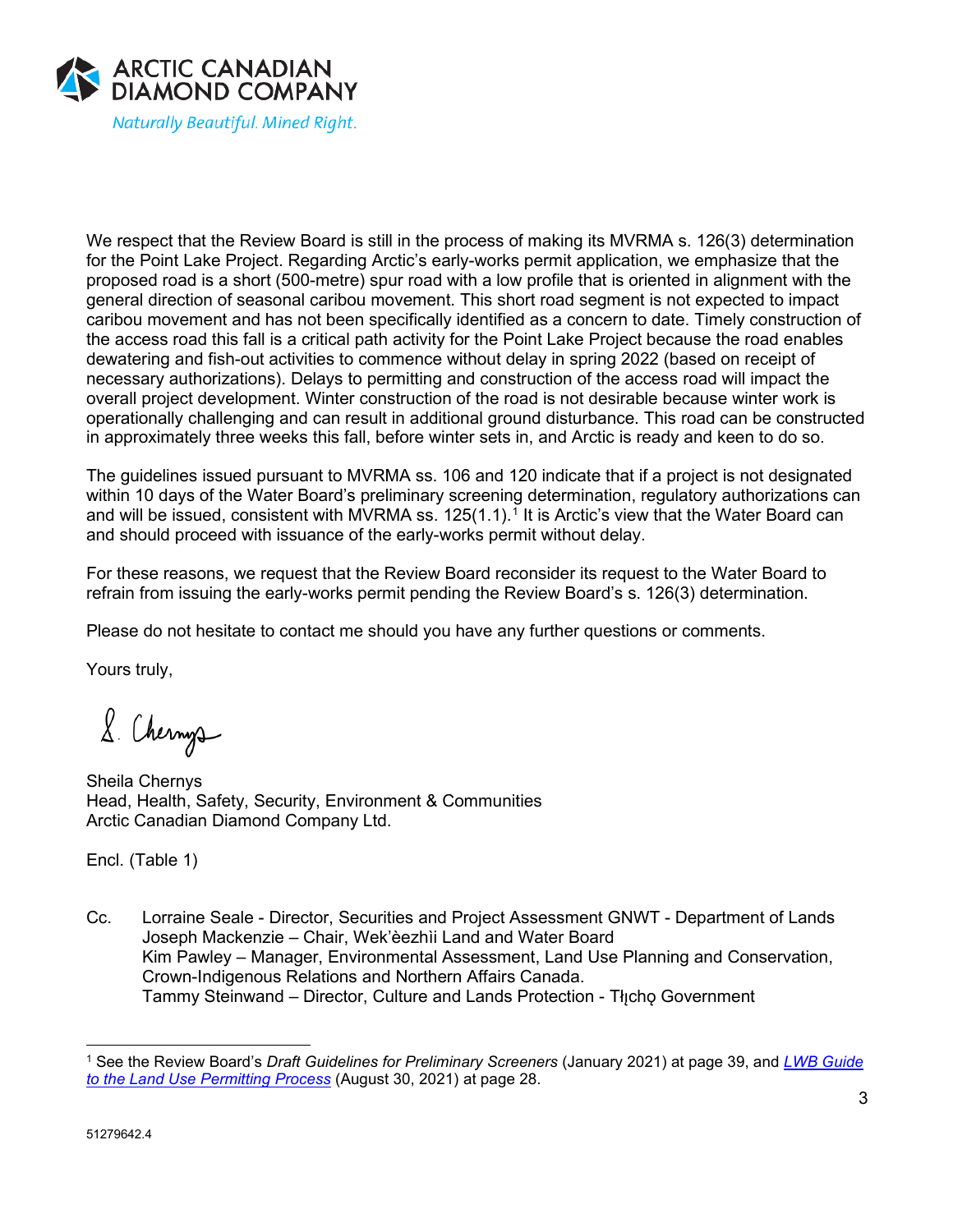

# **Table 1. Review of Jay EA Measures**

| <b>Measure</b>                                                                                                                                                                                                                                                                                                                                                                                                                                                                                                                                                                            | <b>Linkage to</b><br><b>Point Lake</b>                                   | <b>Implementation Notes</b>                                                                                                                                                                                                                               | <b>Supporting Information</b>                                                                                                                                                                                                                                                                                                                                                                                                |
|-------------------------------------------------------------------------------------------------------------------------------------------------------------------------------------------------------------------------------------------------------------------------------------------------------------------------------------------------------------------------------------------------------------------------------------------------------------------------------------------------------------------------------------------------------------------------------------------|--------------------------------------------------------------------------|-----------------------------------------------------------------------------------------------------------------------------------------------------------------------------------------------------------------------------------------------------------|------------------------------------------------------------------------------------------------------------------------------------------------------------------------------------------------------------------------------------------------------------------------------------------------------------------------------------------------------------------------------------------------------------------------------|
|                                                                                                                                                                                                                                                                                                                                                                                                                                                                                                                                                                                           | Project                                                                  |                                                                                                                                                                                                                                                           |                                                                                                                                                                                                                                                                                                                                                                                                                              |
| 4-1 Closure Objectives (WLWB)<br>To prevent significant cultural impacts after closure from<br>changes in water quality, the Wek'èezhii Land and Water<br>Board will set closure objectives and criteria for the Jay<br>Project components so that Dominion ensures that the<br>area is suitable for traditional uses after closure. Closure<br>objectives and criteria will be set for, but not limited to,<br>the following components of the Jay Project:<br>Jay pit<br>Misery pit<br>Lynx pit<br>Jay Waste Rock Storage Area                                                          | Directed at<br><b>Others</b>                                             | Arctic notes that closure objectives and<br>criteria will not be required for the Jay<br>pit and Jay Waste Rock Storage Area.                                                                                                                             | Updated closure objectives were<br>$\bullet$<br>approved by the WLWB in 2021<br>including objective SW-9: "Traditional<br>Knowledge and community<br>expectations for future human and<br>wildlife land and water use have been<br>considered and incorporated in<br>closure planning". These objectives<br>are now regulatory requirements for<br>all components of the Ekati Diamond<br>Mine to which Arctic is committed. |
|                                                                                                                                                                                                                                                                                                                                                                                                                                                                                                                                                                                           |                                                                          |                                                                                                                                                                                                                                                           | The WLWB's 2020 approval of the<br>$\bullet$<br>Interim Closure ad Reclamation Plan<br>Version 3.0 included requirements<br>for finalization of all closure criteria.<br>These objectives, when approved,<br>will become regulatory requirements<br>to which Arctic is committed.                                                                                                                                            |
| 4-2(a): Site Water Management Plan                                                                                                                                                                                                                                                                                                                                                                                                                                                                                                                                                        |                                                                          |                                                                                                                                                                                                                                                           |                                                                                                                                                                                                                                                                                                                                                                                                                              |
| In order to avoid significant impacts to traditional use in<br>the vicinity of the Jay Project after the Jay Project mining<br>and closure have been completed, Dominion will submit<br>a site water management plan to the Wek'èezhìi Land<br>and Water Board for approval, prior to the<br>commencement of dike construction. Dominion will<br>demonstrate how its plan, and the contingencies within,<br>will ensure water quality in the Jay Pit, Misery Pit, Lac du<br>Sauvage, Lac de Gras and downstream will support<br>traditional uses in the vicinity of the Jay Project after | Adapted and<br>Carried<br>Forward<br>through<br><b>WLWB</b><br>licencing | Site water management plans for the<br>Point Lake Project that avoid significant<br>impacts to traditional use in the vicinity<br>of the Project after mining and closure<br>have been completed and submitted to<br>the WLWB for approval as part of the | Part F of the Ekati Diamond Mine<br>٠<br>Water Licence requires that a<br>Project-specific Dewatering Plan be<br>submitted to the WLWB for approval<br>prior to commencement of<br>dewatering, and Arctic has<br>submitted a Point Lake Dewatering                                                                                                                                                                           |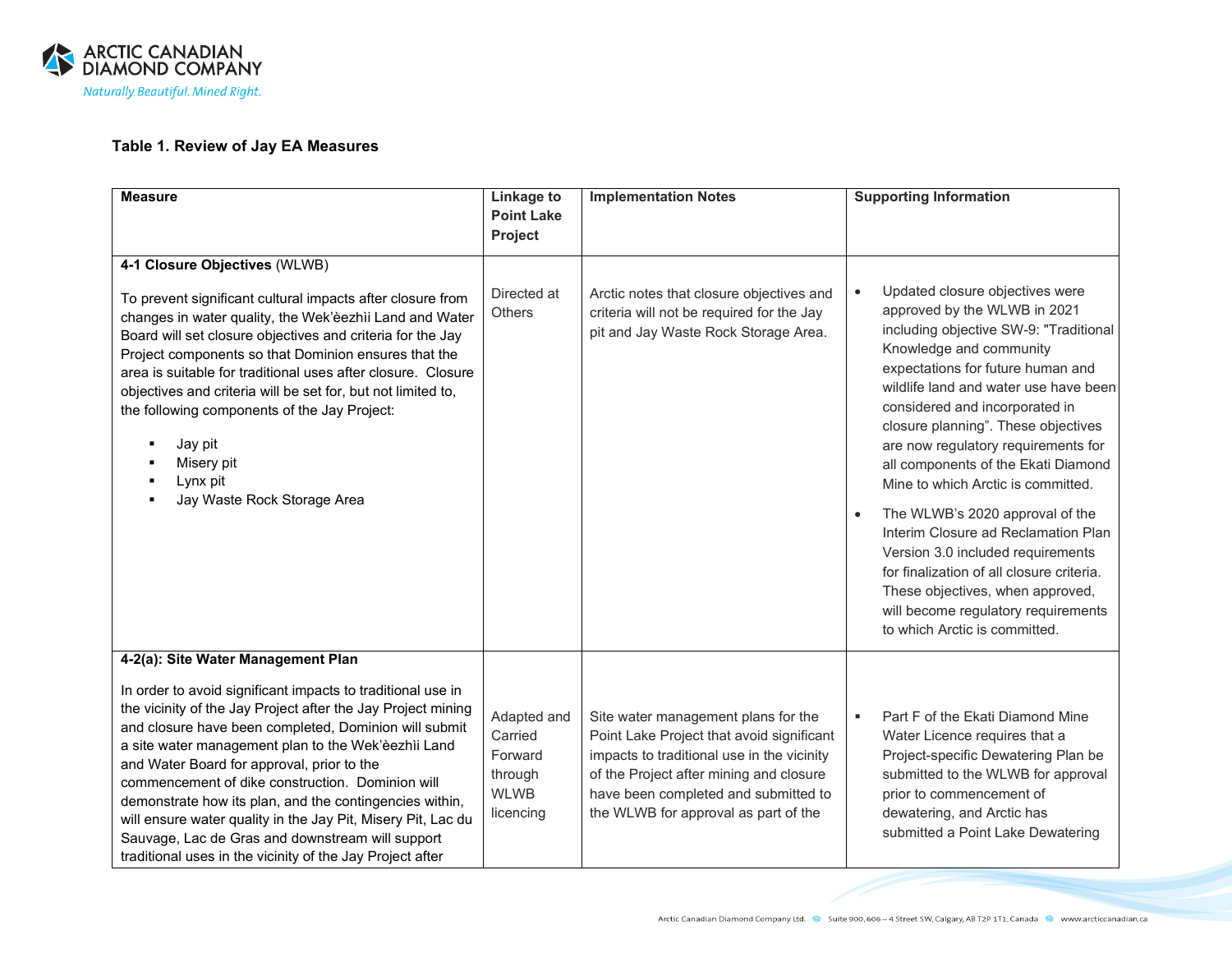

| <b>Measure</b>                                                                                                                                                                                                                                                                                                                                                                                                                                                                                                                                                                                                                                                                                                                     | Linkage to<br><b>Point Lake</b><br>Project | <b>Implementation Notes</b>                                                                                                                                                                                                                                                                                                                                                                                                                                                                                                                                                                                                                                                                                                                                                                                                                         | <b>Supporting Information</b>                                                                                                                                                                                                                                                                                                                                                                                                                                                                                                                                                                                                                                                                                                                                                                                                                                                                                                                                                                                                                                        |
|------------------------------------------------------------------------------------------------------------------------------------------------------------------------------------------------------------------------------------------------------------------------------------------------------------------------------------------------------------------------------------------------------------------------------------------------------------------------------------------------------------------------------------------------------------------------------------------------------------------------------------------------------------------------------------------------------------------------------------|--------------------------------------------|-----------------------------------------------------------------------------------------------------------------------------------------------------------------------------------------------------------------------------------------------------------------------------------------------------------------------------------------------------------------------------------------------------------------------------------------------------------------------------------------------------------------------------------------------------------------------------------------------------------------------------------------------------------------------------------------------------------------------------------------------------------------------------------------------------------------------------------------------------|----------------------------------------------------------------------------------------------------------------------------------------------------------------------------------------------------------------------------------------------------------------------------------------------------------------------------------------------------------------------------------------------------------------------------------------------------------------------------------------------------------------------------------------------------------------------------------------------------------------------------------------------------------------------------------------------------------------------------------------------------------------------------------------------------------------------------------------------------------------------------------------------------------------------------------------------------------------------------------------------------------------------------------------------------------------------|
| closure, while protecting the environment during<br>operations. The plan will include, but not be limited to:<br>a list of contingencies that Dominion can use to<br>manage water during operations and an evaluation<br>of the feasibility of each<br>a description of the scenarios (i.e., conditions and<br>timing) under which contingencies will be<br>implemented<br>Dominion's preferred contingencies, with rationales,<br>for each scenario<br>a description of how Dominion will monitor the<br>quantity and quality of water, to:<br>calibrate the water models used to make<br>a)<br>predictions in the EA<br>assess the suitability of contingencies<br>b)<br>evaluate the performance of contingencies<br>c)<br>used | process<br>(underway)                      | requested Water Licence Amendment.<br>Those Plans include:<br>Directing lake water containing<br>$\bullet$<br>elevated sediment to a secure<br>settlement facility during initial lake<br>dewatering.<br>Collection of waste rock seepage<br>$\bullet$<br>and open pit mine water to an<br>established mine water<br>management facility.<br>Monitoring, data evaluation and<br>reporting.<br>Contingency.<br>Arctic has submitted a Point Lake<br>Dewatering Plan to the WLWB for<br>approval as part of the Water Licence<br>Amendment.<br>Arctic has proposed to the WLWB to<br>document those plans and other<br>requirements of the Water Licence<br>Amendment into an update of the<br>existing Wastewater and Processed<br>Kimberlite Management Plan that will<br>be submitted to the WLWB prior to the<br>commencement of open pit mining. | Plan for WLWB approval with the<br>Water Licence Amendment.<br>Part H of the Ekati Diamond Mine<br>$\blacksquare$<br>Water Licence requires that an<br>updated WPKMP be submitted to<br>the WLWB for approval at various<br>times, and Arctic has committed to<br>submitting a Point Lake Project<br>update prior to the commencement<br>of open pit mining.<br>The Water Licence defines Effluent<br>Quality Criteria that must be<br>achieved prior to Discharge and that<br>apply to the Point Lake Project<br>without need for update.<br>An Aquatic Effects Monitoring Plan<br>and Aquatic Response Framework<br>are in place as requirements under<br>the Water Licence that apply to the<br>Point Lake Project without need for<br>update.<br>The Ekati Diamond Mine operates in<br>compliance with and with<br>appropriate approvals from ECCC<br>under the Metal and Diamond<br>Mining Effluent Regulations and<br>Arctic will operate the Point Lake<br>Project in compliance and will seek<br>any additional approvals from ECCC<br>that may be required. |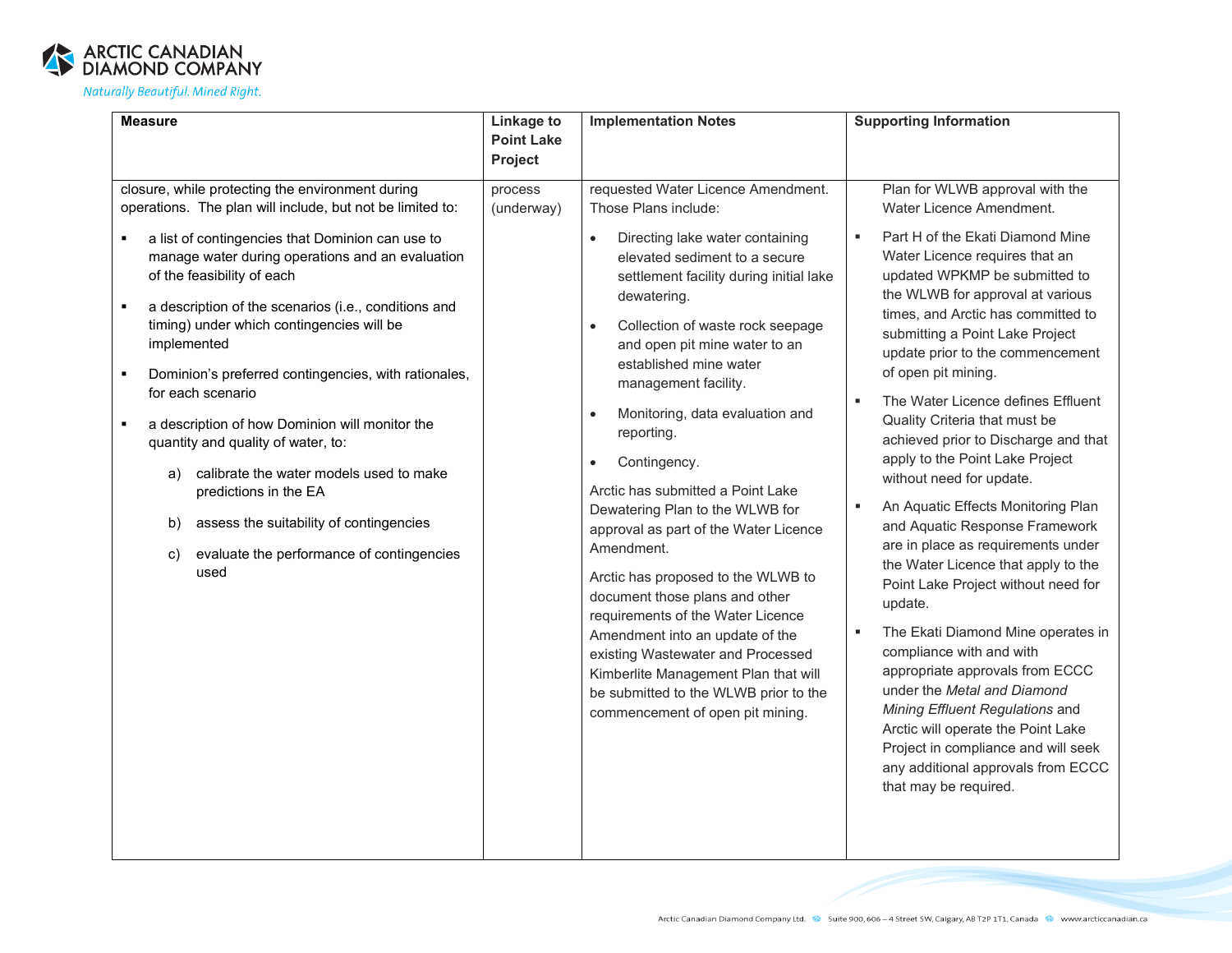

| <b>Measure</b>                                                                                                                                                                                                                                                                                                                                                                                                                                                                                                                                                                                                                                                                                                                                                                                                   | Linkage to<br><b>Point Lake</b> | <b>Implementation Notes</b>                                                                                                                                                                                                                                                                                                                                                                                                                                                                                                  | <b>Supporting Information</b>                                                                                                                                                                                                                                                                                                                                                                      |
|------------------------------------------------------------------------------------------------------------------------------------------------------------------------------------------------------------------------------------------------------------------------------------------------------------------------------------------------------------------------------------------------------------------------------------------------------------------------------------------------------------------------------------------------------------------------------------------------------------------------------------------------------------------------------------------------------------------------------------------------------------------------------------------------------------------|---------------------------------|------------------------------------------------------------------------------------------------------------------------------------------------------------------------------------------------------------------------------------------------------------------------------------------------------------------------------------------------------------------------------------------------------------------------------------------------------------------------------------------------------------------------------|----------------------------------------------------------------------------------------------------------------------------------------------------------------------------------------------------------------------------------------------------------------------------------------------------------------------------------------------------------------------------------------------------|
|                                                                                                                                                                                                                                                                                                                                                                                                                                                                                                                                                                                                                                                                                                                                                                                                                  | Project                         |                                                                                                                                                                                                                                                                                                                                                                                                                                                                                                                              |                                                                                                                                                                                                                                                                                                                                                                                                    |
| 4-2(b): Pit Lake Water Quality                                                                                                                                                                                                                                                                                                                                                                                                                                                                                                                                                                                                                                                                                                                                                                                   |                                 |                                                                                                                                                                                                                                                                                                                                                                                                                                                                                                                              |                                                                                                                                                                                                                                                                                                                                                                                                    |
| To ensure that water quality in the Misery pit and Jay pit<br>is compatible with traditional uses of the area in vicinity<br>of the Jay Project and downstream after closure,<br>Dominion will:<br>establish meromixis for the Jay and Misery pits<br>1.<br>2.<br>stabilize meromictic pit lakes for the long term<br>If the above requirements cannot be met, Dominion will<br>develop and implement contingencies to ensure the pit<br>lake water quality is compatible with traditional use after<br>closure. Dominion will submit a list of these<br>contingencies, which describe the feasibility of each<br>contingency, and the conditions and timing under which<br>each would be implemented, to the Wek'èezhìi Land and<br>Water Board for approval prior to the implementation of<br>any contingency. | No Linkage -<br>Not<br>Required | The Jay pit is not to be constructed and<br>the previously planned meromixis in the<br>Misery pit was solely a requirement of<br>the use of Misery Pit as a minewater<br>management facility for deep (connate)<br>groundwater intercepted in the Jay<br>Project. Minewater from the Point Lake<br>Open Plt is to be managed through an<br>established minewater management<br>facility (King Pond Settlement Facility)<br>without use of Misery Pit and without<br>requiring meromixis in Point Lake or<br>other open pits. | The Point Lake Project Description<br>$\bullet$<br>provided with Arctic's Project<br>applications to the WLWB document<br>that the Point Lake Open Pit will<br>remain well within permafrost and<br>will not intersect deep (connate)<br>groundwater. The planned depth of<br>the open pit is 180 m below ground<br>surface whereas the depth of<br>permafrost is in the order of 350 to<br>400 m. |
| 4-3: Fine Processed Kimberlite                                                                                                                                                                                                                                                                                                                                                                                                                                                                                                                                                                                                                                                                                                                                                                                   |                                 |                                                                                                                                                                                                                                                                                                                                                                                                                                                                                                                              |                                                                                                                                                                                                                                                                                                                                                                                                    |
| To avoid significant adverse environmental impacts to<br>the Panda and Koala pit lakes and to the downstream<br>environment after closure from the deposition of fine<br>processed kimberlite, Dominion will not deposit fine-<br>processed kimberlite into the Panda and Koala pits<br>unless the Wek'èezhìi Land and Water Board approves<br>the use of the Panda and Koala pits. The Wek'eezhii<br>Land and Water Board's approval will ensure the<br>protection of the downstream environment after closure<br>and will consider the results of Beartooth pit fine-<br>processed kimberlite trial. Otherwise, the fine-processed<br>kimberlite will be deposited into an approved processed<br>kimberlite containment area.                                                                                  | No Linkage -<br>Complete        | The WLWB approved deposition of<br>Fine Processed Kimberlite (FPK) into<br>the Panda and Koala open pits in 2019<br>and FPK deposition into those pits has<br>been on-going since that time. FPK<br>resulting from processing of kimberlite<br>from the Point Lake Open Pit will be<br>deposited into the Panda and Koala<br>open pits.                                                                                                                                                                                      | On March 13, 2019 the WLWB<br>٠<br>approved an update of the<br>Wastewater and Processed<br>Kimberlite Management Plan<br>(Version 7.0) that authorized<br>deposition of Fine Processed<br>Kimberlite into the Panda and Koala<br>open pits.                                                                                                                                                       |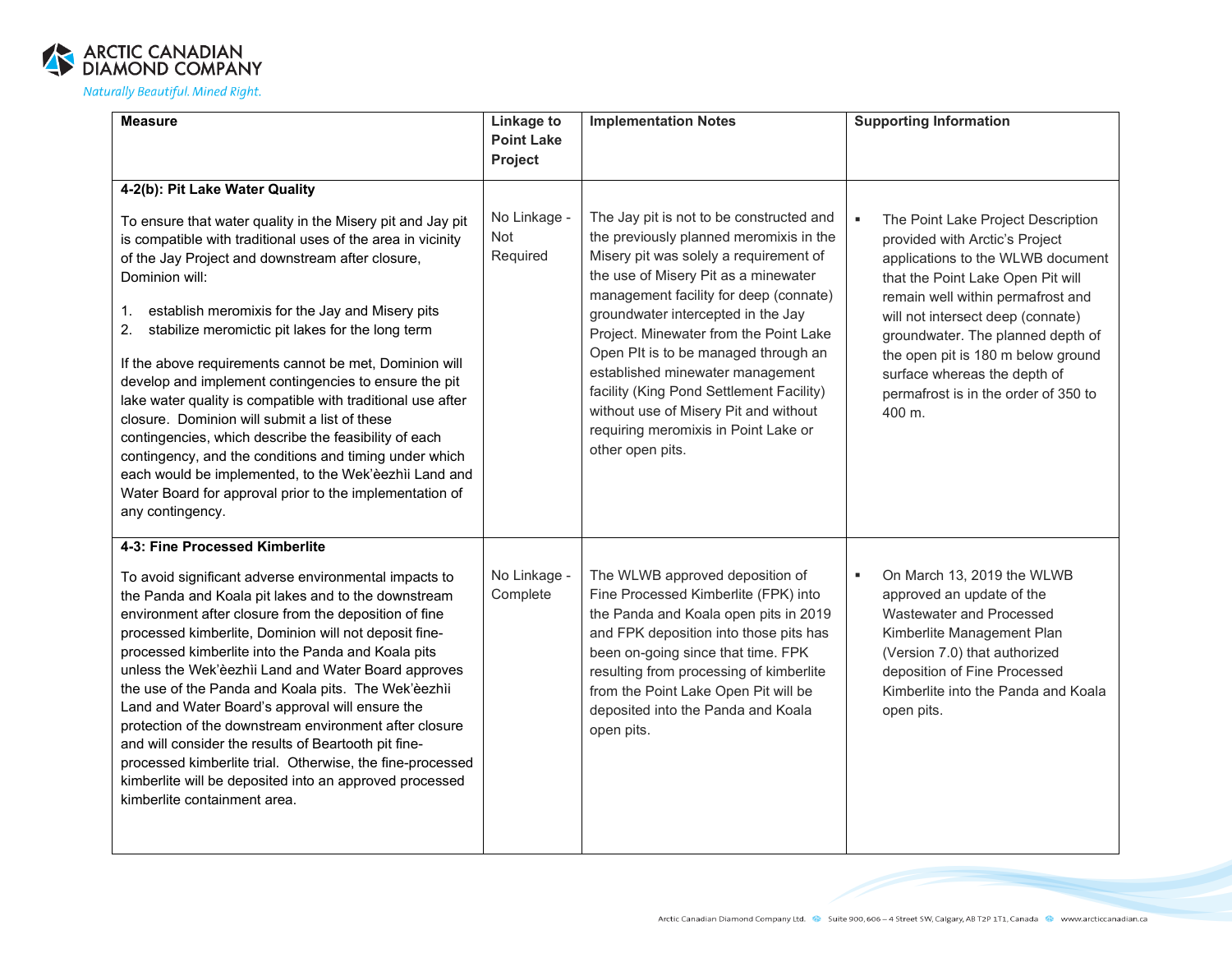

| <b>Measure</b>                                                                                                                                                                                                                                                                                                                                                                                                                                                                                                                                                                                                                                                                                                                                                                                                                                                                                                                 | <b>Linkage to</b>               | <b>Implementation Notes</b>                                                                                                             | <b>Supporting Information</b>                                                                                                                                                               |
|--------------------------------------------------------------------------------------------------------------------------------------------------------------------------------------------------------------------------------------------------------------------------------------------------------------------------------------------------------------------------------------------------------------------------------------------------------------------------------------------------------------------------------------------------------------------------------------------------------------------------------------------------------------------------------------------------------------------------------------------------------------------------------------------------------------------------------------------------------------------------------------------------------------------------------|---------------------------------|-----------------------------------------------------------------------------------------------------------------------------------------|---------------------------------------------------------------------------------------------------------------------------------------------------------------------------------------------|
|                                                                                                                                                                                                                                                                                                                                                                                                                                                                                                                                                                                                                                                                                                                                                                                                                                                                                                                                | <b>Point Lake</b><br>Project    |                                                                                                                                         |                                                                                                                                                                                             |
|                                                                                                                                                                                                                                                                                                                                                                                                                                                                                                                                                                                                                                                                                                                                                                                                                                                                                                                                |                                 |                                                                                                                                         |                                                                                                                                                                                             |
| 4-4: Dike Stability and Safety<br>To reduce the risk of dike failure and its associated<br>significant impacts, Dominion will establish an<br>independent dike review panel to evaluate and, if<br>necessary, improve the design, construction, operation<br>and maintenance of the dike. The panel will provide<br>recommendations to the developer to ensure that<br>impacts to the safety of people and the environment are<br>minimized. The panel will, at a minimum:<br>review and accepts the dike design prior to the<br>٠<br>commencement of dike construction<br>review the dike operation<br>Dominion will engage with the Wek'èezhìi Land and<br>Water Board, Government of the Northwest Territories<br>and the Independent Environmental Monitoring Agency<br>on the panel composition and tasks. Dominion will<br>submit the review panel's final terms of reference to the<br>Wek'èezhìi Land and Water Board. | No Linkage -<br>Not<br>Required | The Jay Project dikes are not to be<br>constructed and there is no dike<br>construction to be undertaken for the<br>Point Lake Project. | The Point Lake Project Description<br>$\bullet$<br>provided with Arctic's Project<br>applications to the WLWB document<br>that there is no dike construction for<br>the Point Lake Project. |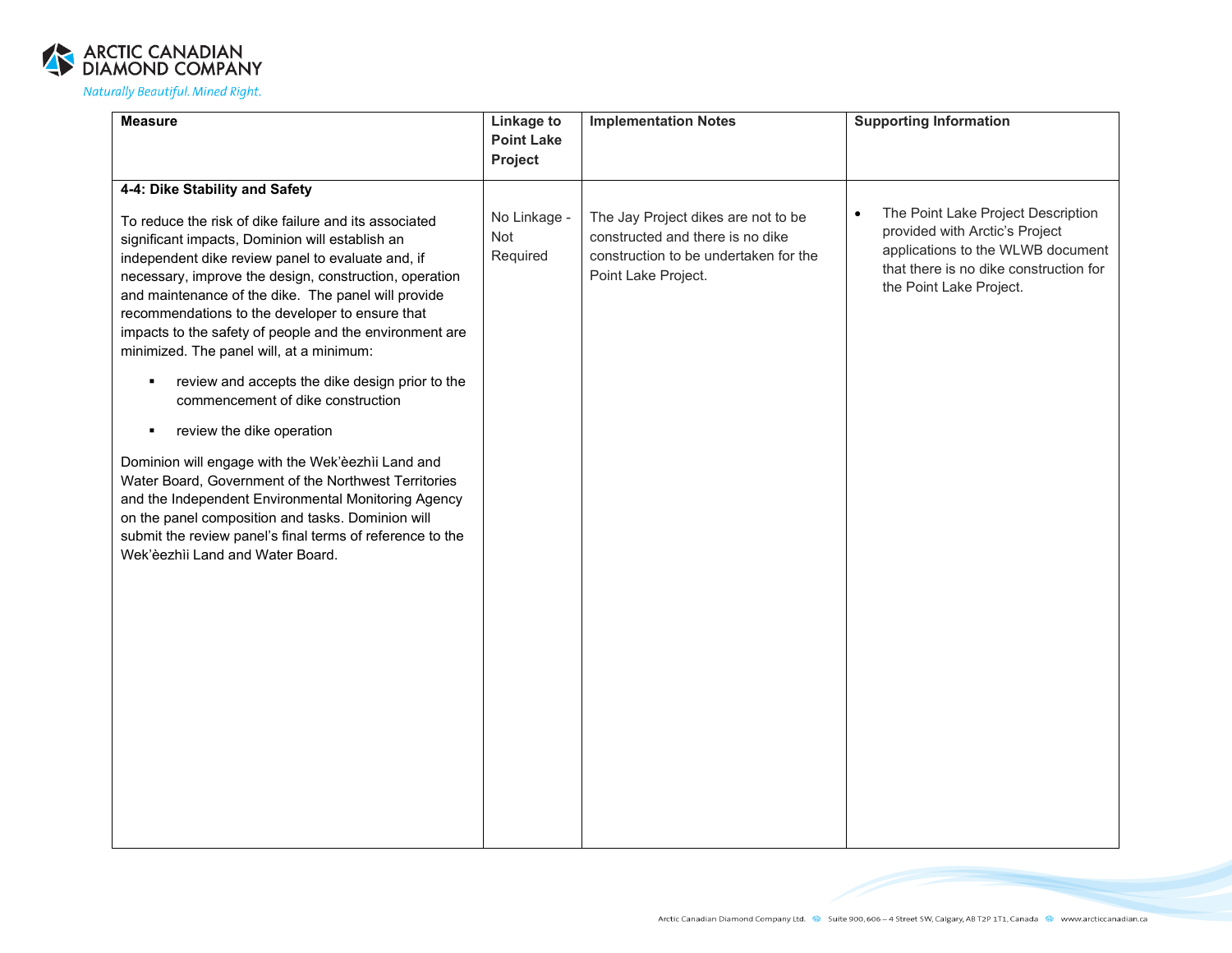

| <b>Measure</b>                                                                                                                                                                                                                                                                                                                                                                                                                                                                                                                                                                                                                                                                                                                                                                                                                                                                                                                                                   | <b>Linkage to</b>                 | <b>Implementation Notes</b>                                                                                                                                                                                                                                                                                                                                                                                                                                                                                                                                                                                                                                                                                                                                                                                                                                                 | <b>Supporting Information</b> |
|------------------------------------------------------------------------------------------------------------------------------------------------------------------------------------------------------------------------------------------------------------------------------------------------------------------------------------------------------------------------------------------------------------------------------------------------------------------------------------------------------------------------------------------------------------------------------------------------------------------------------------------------------------------------------------------------------------------------------------------------------------------------------------------------------------------------------------------------------------------------------------------------------------------------------------------------------------------|-----------------------------------|-----------------------------------------------------------------------------------------------------------------------------------------------------------------------------------------------------------------------------------------------------------------------------------------------------------------------------------------------------------------------------------------------------------------------------------------------------------------------------------------------------------------------------------------------------------------------------------------------------------------------------------------------------------------------------------------------------------------------------------------------------------------------------------------------------------------------------------------------------------------------------|-------------------------------|
|                                                                                                                                                                                                                                                                                                                                                                                                                                                                                                                                                                                                                                                                                                                                                                                                                                                                                                                                                                  | <b>Point Lake</b>                 |                                                                                                                                                                                                                                                                                                                                                                                                                                                                                                                                                                                                                                                                                                                                                                                                                                                                             |                               |
|                                                                                                                                                                                                                                                                                                                                                                                                                                                                                                                                                                                                                                                                                                                                                                                                                                                                                                                                                                  | Project                           |                                                                                                                                                                                                                                                                                                                                                                                                                                                                                                                                                                                                                                                                                                                                                                                                                                                                             |                               |
| 5-1: Protection of the Narrows                                                                                                                                                                                                                                                                                                                                                                                                                                                                                                                                                                                                                                                                                                                                                                                                                                                                                                                                   |                                   |                                                                                                                                                                                                                                                                                                                                                                                                                                                                                                                                                                                                                                                                                                                                                                                                                                                                             |                               |
| To mitigate significant adverse ecological and traditional<br>use impacts resulting from unacceptable drops in water<br>levels at the Narrows, Dominion will maintain water<br>levels at the Narrows such that the Jay Project does not<br>adversely affect fish passage and the continuation of<br>traditional use of the area as an open water source. It<br>will do so by monitoring the Narrows before and during<br>closure, and by appropriately managing activities in Lac<br>du Sauvage during closure.<br>Prior to construction, a description of this monitoring will<br>be submitted to the WLWB for its approval as part of the<br>Aquatic Effects Monitoring Program design plan. The<br>monitoring results will be reported in the annual AEMP<br>reports and incorporated into the Aquatic Response<br>Framework, specifying minimum required water levels<br>and flow rates, and triggers for management responses<br>during closure activities. | No Linkage<br>$-$ Not<br>Required | Construction, operation and closure of<br>the Jay Project required work directly<br>within Lac du Sauvage and the use of a<br>notable quantity of water from Lac du<br>Sauvage. There was risk of<br>unacceptably low water levels in the<br>outlet Narrows due to interception of<br>lake water into the open pit during<br>mining and due to backflooding the<br>diked area for closure.<br>The Point Lake Project requires no<br>work within Lac du Sauvage, will not<br>intercept any lake water during mining,<br>and requires a substantially lower use<br>of water from Lac du Sauvage for pit<br>flooding for closure. A pump flooding<br>design will be submitted to the WLWB<br>for approval prior to pumping as<br>required under the Water Licence,<br>which will ensure that the Narrows are<br>adequately protected against<br>unacceptably low water levels. |                               |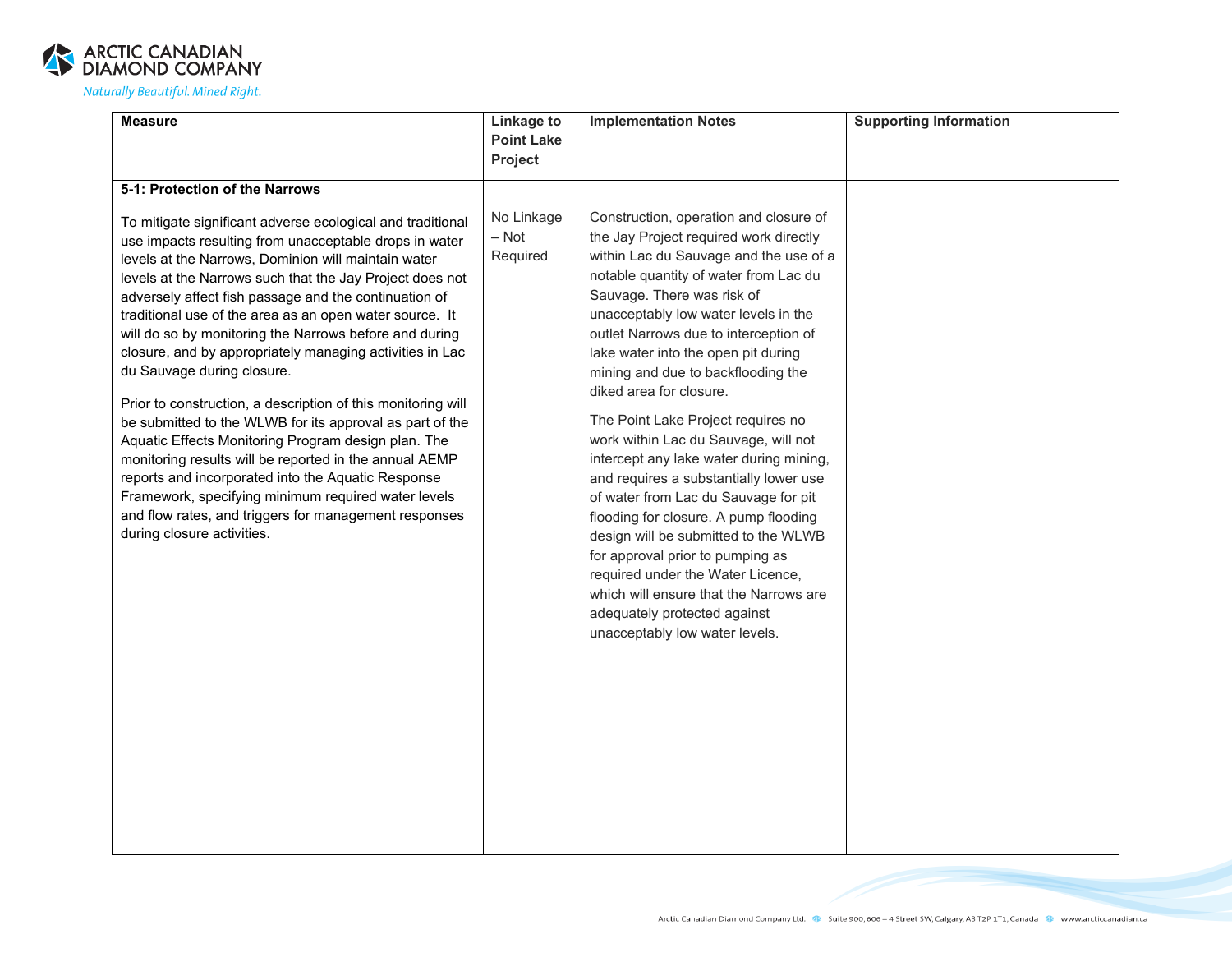

| <b>Measure</b>                                                                                                                                                                                                                                                                                                                                                                                                                                                                                                                                                                                                                                                                                                                                                                                                                                                                                                                                                                                                                                                                                                                                                                                                                                                                                                                                                                                                                                                                                                                                                                                                                                                                                                                                                                                                                                                                                                             | <b>Linkage to</b>                                                                | <b>Implementation Notes</b>                                                                                                                                                                                                                                                                                                                                                                                                                                                                                                                                                                                                                                                                                                                                                                                                                                                                                                                                                                                                                                                                                                                                                                                                                                                                                          | <b>Supporting Information</b>                                                                                                                                                                                                                                                                                                                                                                                                                                                                                                                                                                                                                                                                                                                                                                                                                                                                                                                                                                                               |
|----------------------------------------------------------------------------------------------------------------------------------------------------------------------------------------------------------------------------------------------------------------------------------------------------------------------------------------------------------------------------------------------------------------------------------------------------------------------------------------------------------------------------------------------------------------------------------------------------------------------------------------------------------------------------------------------------------------------------------------------------------------------------------------------------------------------------------------------------------------------------------------------------------------------------------------------------------------------------------------------------------------------------------------------------------------------------------------------------------------------------------------------------------------------------------------------------------------------------------------------------------------------------------------------------------------------------------------------------------------------------------------------------------------------------------------------------------------------------------------------------------------------------------------------------------------------------------------------------------------------------------------------------------------------------------------------------------------------------------------------------------------------------------------------------------------------------------------------------------------------------------------------------------------------------|----------------------------------------------------------------------------------|----------------------------------------------------------------------------------------------------------------------------------------------------------------------------------------------------------------------------------------------------------------------------------------------------------------------------------------------------------------------------------------------------------------------------------------------------------------------------------------------------------------------------------------------------------------------------------------------------------------------------------------------------------------------------------------------------------------------------------------------------------------------------------------------------------------------------------------------------------------------------------------------------------------------------------------------------------------------------------------------------------------------------------------------------------------------------------------------------------------------------------------------------------------------------------------------------------------------------------------------------------------------------------------------------------------------|-----------------------------------------------------------------------------------------------------------------------------------------------------------------------------------------------------------------------------------------------------------------------------------------------------------------------------------------------------------------------------------------------------------------------------------------------------------------------------------------------------------------------------------------------------------------------------------------------------------------------------------------------------------------------------------------------------------------------------------------------------------------------------------------------------------------------------------------------------------------------------------------------------------------------------------------------------------------------------------------------------------------------------|
|                                                                                                                                                                                                                                                                                                                                                                                                                                                                                                                                                                                                                                                                                                                                                                                                                                                                                                                                                                                                                                                                                                                                                                                                                                                                                                                                                                                                                                                                                                                                                                                                                                                                                                                                                                                                                                                                                                                            | <b>Point Lake</b><br><b>Project</b>                                              |                                                                                                                                                                                                                                                                                                                                                                                                                                                                                                                                                                                                                                                                                                                                                                                                                                                                                                                                                                                                                                                                                                                                                                                                                                                                                                                      |                                                                                                                                                                                                                                                                                                                                                                                                                                                                                                                                                                                                                                                                                                                                                                                                                                                                                                                                                                                                                             |
| 6-1: Road Mitigation from Caribou Impacts                                                                                                                                                                                                                                                                                                                                                                                                                                                                                                                                                                                                                                                                                                                                                                                                                                                                                                                                                                                                                                                                                                                                                                                                                                                                                                                                                                                                                                                                                                                                                                                                                                                                                                                                                                                                                                                                                  |                                                                                  |                                                                                                                                                                                                                                                                                                                                                                                                                                                                                                                                                                                                                                                                                                                                                                                                                                                                                                                                                                                                                                                                                                                                                                                                                                                                                                                      |                                                                                                                                                                                                                                                                                                                                                                                                                                                                                                                                                                                                                                                                                                                                                                                                                                                                                                                                                                                                                             |
| a) In order to mitigate significant incremental and<br>cumulative adverse impacts to caribou from roads used<br>by the Jay Project, Dominion will:<br>use convoys or other methods to manage traffic on<br>the road in order to maximize interval between<br>disturbances from vehicles<br>$\blacksquare$<br>use real-time caribou collar satellite information and<br>other detection systems to enable early detection of<br>caribou in the vicinity of the road as a trigger for<br>action levels for management responses<br>construct caribou crossing features along a<br>$\blacksquare$<br>minimum of 70 % of the length of the Jay road<br>b) In addition, Dominion will update and revise the<br>Wildlife Effects Monitoring Plan with the appended<br>Caribou Road Mitigation Plan according to GNWT<br>requirements under section 95 of the Wildlife Act and<br>any future section 95 regulations. The plan(s) required<br>under section 95 will be in force for the duration of the<br>Jay Project.<br>In the Caribou Road Mitigation Plan, Dominion will:<br>investigate and implement innovative actions to<br>mitigate impacts to caribou from barriers to<br>movement at the esker, such as one-way traffic,<br>buried power lines and pipelines, and remote<br>sensory devices to monitor caribou and reduce<br>impacts at the esker crossing<br>define specific thresholds that trigger road<br>$\blacksquare$<br>management responses including actions to slow<br>traffic, stop traffic and close the Jay and Misery<br>Roads for an appropriate period if caribou are on or<br>near these roads<br>describe the minimum size of the kimberlite<br>$\circ$<br>stockpiles at Jay pit and Misery pit<br>necessary to enable extended closure(s) of<br>the Jay road<br>indicate how long the road management<br>$\circ$<br>responses described above will be applied<br>for each slow down or closure and | No Linkage<br>- Complete<br>and<br>Regulated<br>under the<br><b>Wildlife Act</b> | The Wildlife Effects Monitoring Plan<br>(WEMP) and Caribou Road Mitigation<br>Plan (CRMP) were approved by the<br>GNWT in 2021 under the Wildlife Act as<br>satisfying the requirements for a<br>Wildlife Monitoring and Management<br>Plan (WMMP) on a site-wide basis,<br>which will include the Point Lake<br>Project. In its approval, the GNWT<br>required that the WEMP undergo public<br>review and update in concert with the<br>2023 Water Licence Renewal process.<br>This provides an approved CRMP that<br>will apply to the Point Lake Project and<br>ensures that the WEMP/CRMP remain<br>current through a scheduled public<br>review and update.<br>Additionally, Arctic has committed to<br>engage on and submit a Point Lake<br>Project Addendum to the WEMP in<br>early 2022 for approval by GNWT. This<br>will ensure that Project-specific items<br>are identified and regulated prior to the<br>scheduled full review and update of the<br><b>WEMP</b> in 2023.<br>Arctic has committed to physically<br>modifying the Lac du Sauvage Road<br>(formerly Jay Road) east of Point Lake<br>to make caribou movement easier and<br>retain a smaller road that suits future<br>needs (i.e., heavy-haul road as<br>constructed is not required). Arctic has<br>committed to engaging with TK-holders | The Caribou Road Mitigation Plan<br>$\bullet$<br>(CRMP) includes:<br>Implementation of all caribou<br>proximity-based thresholds<br>including road closures, and<br>reduced speed limits;<br>Signage to warn drivers about<br>likelihood of encountering<br>caribou along roads; and,<br>Use of satellite collars to help<br>track caribou proximity to the<br>Ekati mine.<br>Construction of the Jay Road was<br>٠<br>undertaken in the summer of 2017<br>and this included construction of the<br>Jay road caribou crossings.<br>Arctic continues to use the Dual<br>×<br>Powered Road Train (DPRT) to<br>make hauling more efficient.<br>Use of weekly caribou collar satellite<br>information updates and other<br>detection systems continues to<br>enable early detection of caribou in<br>the vicinity of the road - as a trigger<br>for action levels for management<br>responses.<br>×<br>The Air Quality and Emissions<br>Monitoring and Management Plan<br>(AQEMMP) was approved by the<br>GNWT on May 31, 2017. |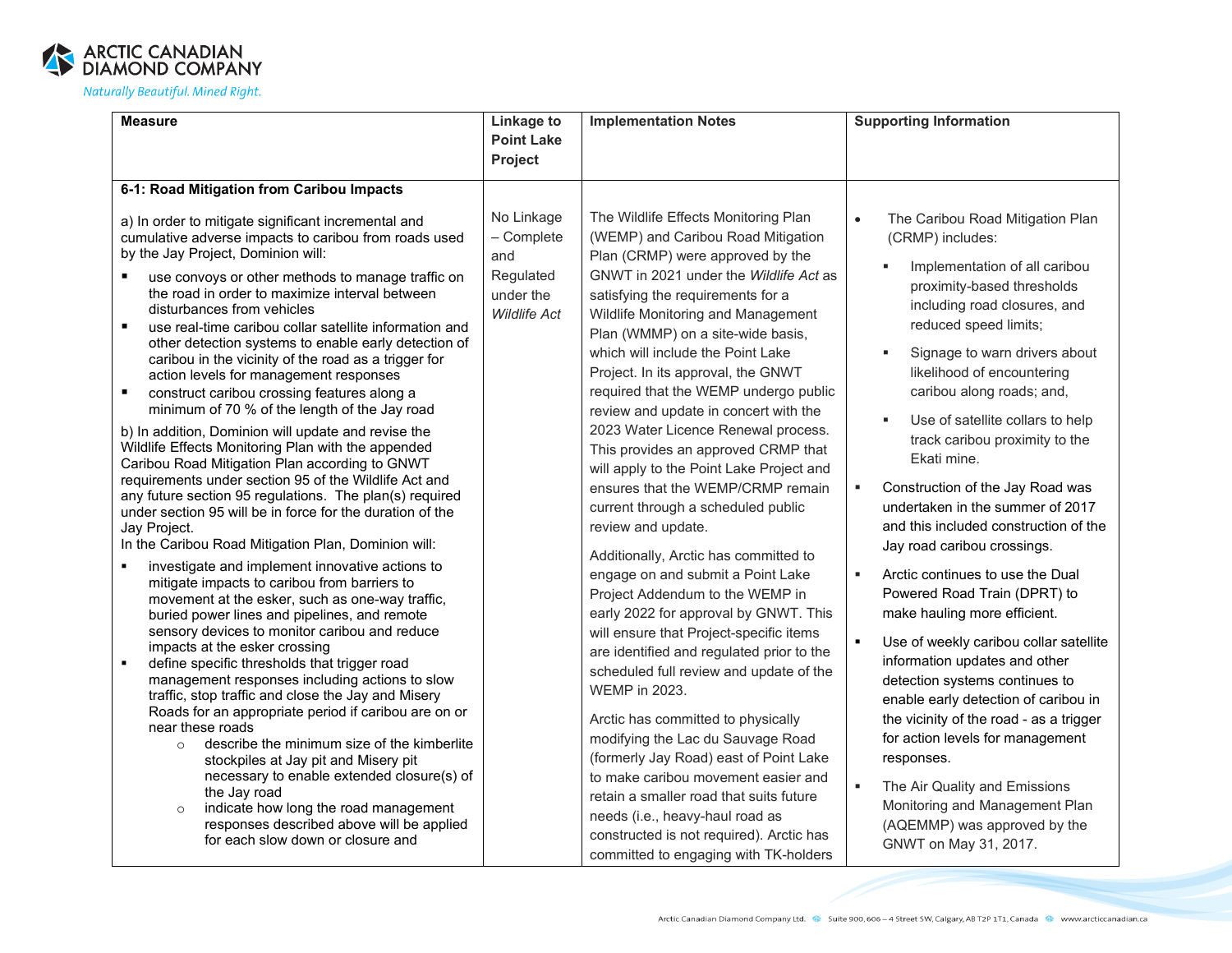

| <b>Measure</b>                                                                                                | Linkage to        | <b>Implementation Notes</b>                | <b>Supporting Information</b> |
|---------------------------------------------------------------------------------------------------------------|-------------------|--------------------------------------------|-------------------------------|
|                                                                                                               | <b>Point Lake</b> |                                            |                               |
|                                                                                                               | Project           |                                            |                               |
| thresholds and triggers for reopening the                                                                     |                   | in 2022 (provided that Covid-19 health     |                               |
| road.                                                                                                         |                   | protocols allow a Traditional Knowledge    |                               |
| describe methods for monitoring approaching                                                                   |                   |                                            |                               |
| caribou at intermediate distances beyond line of                                                              |                   | site visit) on the design of modifications |                               |
| sight from the roads, including at night and in poor                                                          |                   | to the road. Road modifications are        |                               |
| visibility                                                                                                    |                   | tentatively scheduled to be                |                               |
| $\blacksquare$<br>prepare a dust management best practices                                                    |                   | implemented in late 2022 and 2023.         |                               |
| document with adaptive management triggers for<br>additional dust suppression and link to the Air             |                   |                                            |                               |
| Quality and Emissions Monitoring and Management                                                               |                   |                                            |                               |
| Plan                                                                                                          |                   |                                            |                               |
| use Traditional Knowledge when designing -<br>٠                                                               |                   |                                            |                               |
| the Caribou Road Mitigation Plan<br>$\circ$                                                                   |                   |                                            |                               |
| the project components in the Caribou<br>$\circ$                                                              |                   |                                            |                               |
| Road Mitigation Plan (including the Jay                                                                       |                   |                                            |                               |
| road, esker crossing and waste rock                                                                           |                   |                                            |                               |
| storage area)<br>the monitoring of caribou responses to<br>$\circ$                                            |                   |                                            |                               |
| these components during the operations                                                                        |                   |                                            |                               |
| phase                                                                                                         |                   |                                            |                               |
| describe the specific monitoring and mitigation for                                                           |                   |                                            |                               |
| caribou impacts related to the road during the                                                                |                   |                                            |                               |
| construction, operations and closure phases of the                                                            |                   |                                            |                               |
| Jay Project                                                                                                   |                   |                                            |                               |
| c) The Caribou Road Mitigation Plan will detail the                                                           |                   |                                            |                               |
| means to be employed to avoid and minimize habitat<br>disturbance and include a response framework that links |                   |                                            |                               |
| monitoring results to changes in mitigation. When                                                             |                   |                                            |                               |
| developing monitoring and mitigation, Dominion will give                                                      |                   |                                            |                               |
| special consideration to the esker crossing and specify                                                       |                   |                                            |                               |
| contingency measures if caribou do not cross the Jay                                                          |                   |                                            |                               |
| Road at the esker.                                                                                            |                   |                                            |                               |
| d) Dominion will submit the Caribou Road Mitigation Plan                                                      |                   |                                            |                               |
| to the GNWT ENR for approval before constructing the                                                          |                   |                                            |                               |
| Jay Road. As part of this approval process, the GNWT                                                          |                   |                                            |                               |
| should provide the opportunity for public comment.                                                            |                   |                                            |                               |
| Dominion will annually report monitoring results, success                                                     |                   |                                            |                               |
| or failure of mitigation and adaptive management to                                                           |                   |                                            |                               |
| communities in person, in a culturally appropriate                                                            |                   |                                            |                               |
| manner.                                                                                                       |                   |                                            |                               |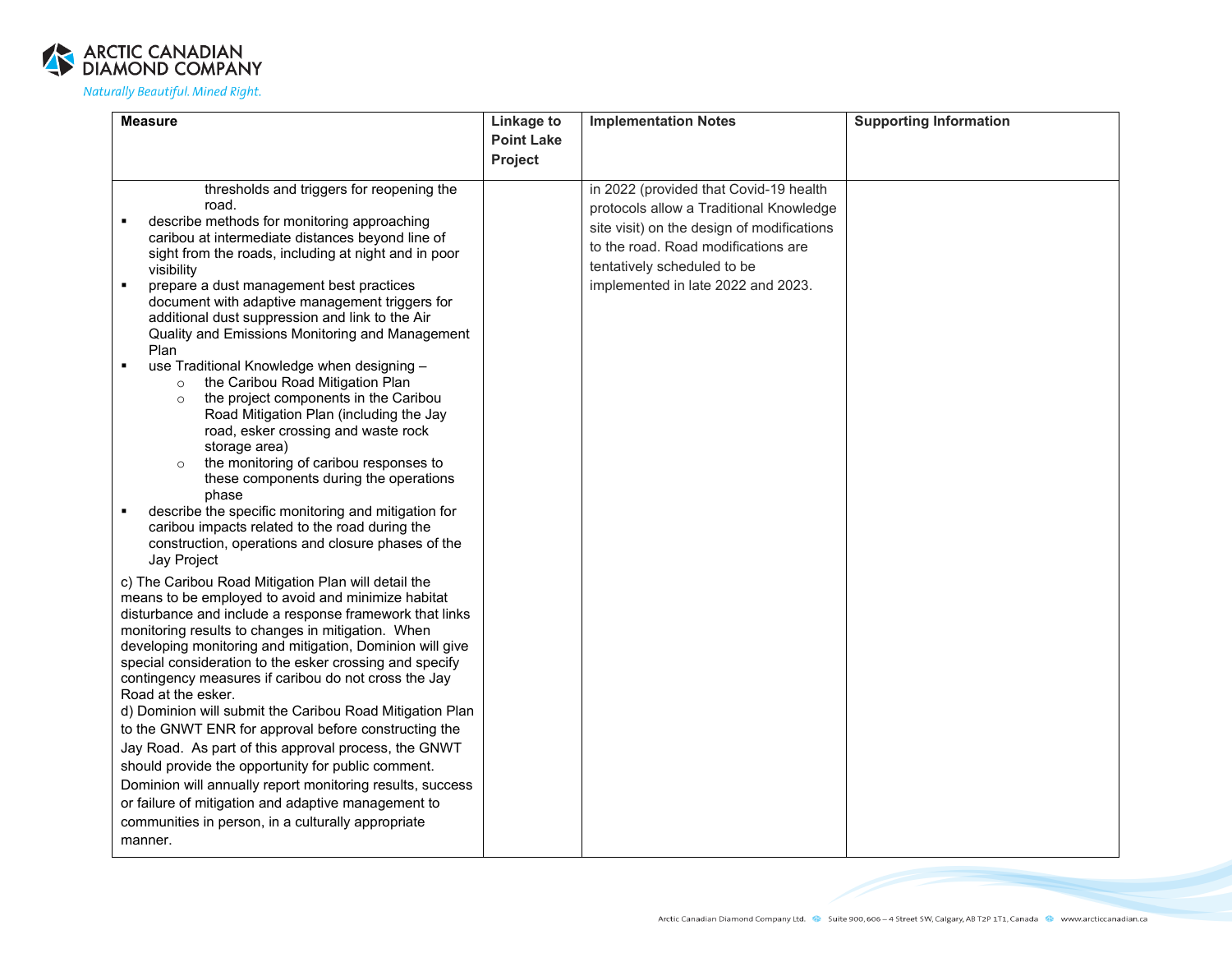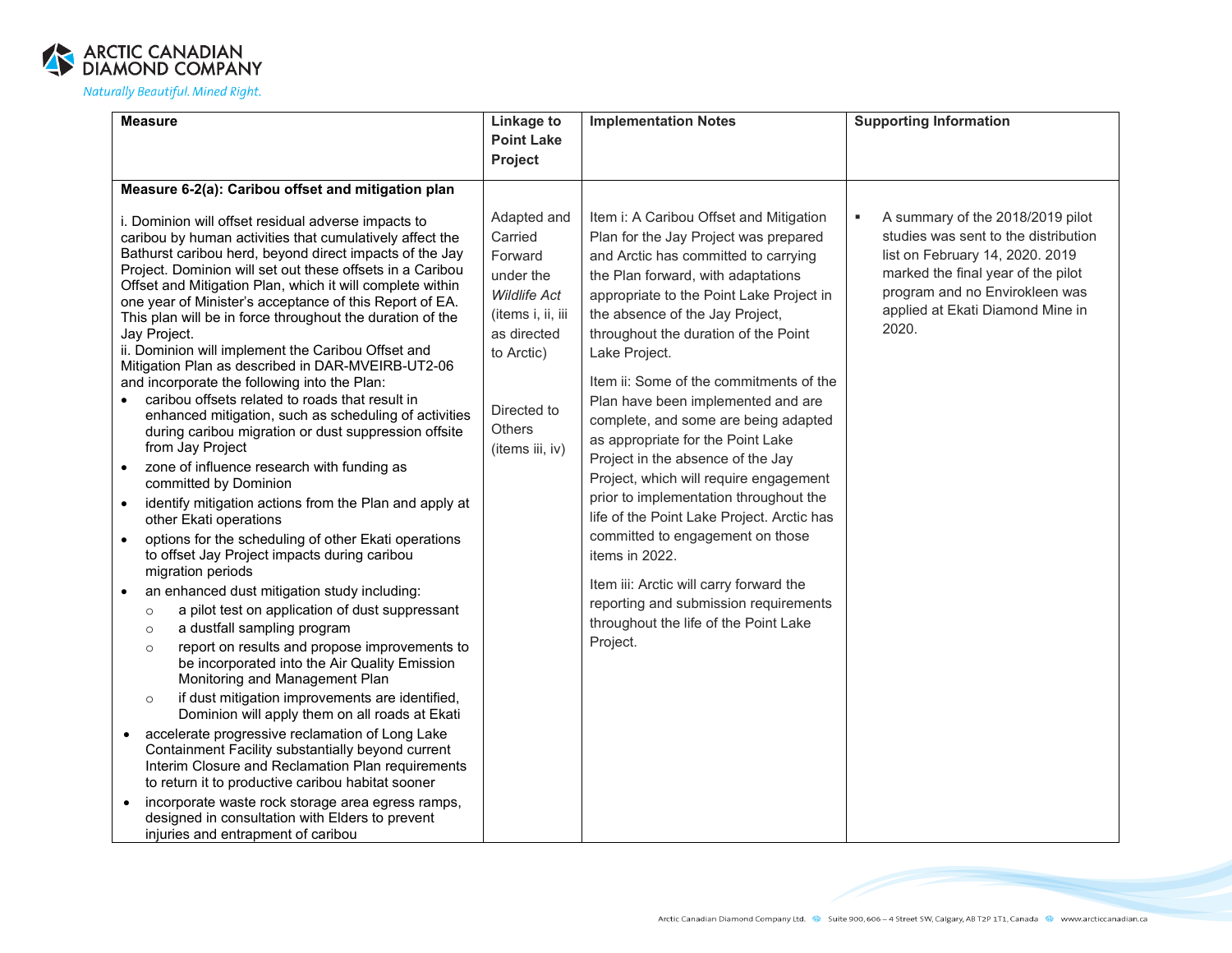

| <b>Measure</b>                                                                                                                                                                                                                       | <b>Linkage to</b> | <b>Implementation Notes</b> | <b>Supporting Information</b> |
|--------------------------------------------------------------------------------------------------------------------------------------------------------------------------------------------------------------------------------------|-------------------|-----------------------------|-------------------------------|
|                                                                                                                                                                                                                                      | <b>Point Lake</b> |                             |                               |
|                                                                                                                                                                                                                                      | Project           |                             |                               |
| iii. Following implementation of the Caribou Offset and                                                                                                                                                                              |                   |                             |                               |
| Mitigation Plan, Dominion will:                                                                                                                                                                                                      |                   |                             |                               |
| • annually report on the effectiveness of monitoring,<br>mitigation and adaptive management of the Caribou<br>Offset and Mitigation Plan to communities in person<br>in a culturally appropriate manner                              |                   |                             |                               |
| annually report on the activities conducted under the<br>$\bullet$<br>Caribou Offset and Mitigation Plan and the<br>effectiveness of related monitoring, mitigation and<br>adaptive management, to GNWT ENR, WRRB and<br><b>IEMA</b> |                   |                             |                               |
| submit an updated Caribou Offset and Mitigation<br>$\bullet$<br>Plan for approval by GNWT ENR every three years.<br>Prior to approval, the GNWT should provide the<br>opportunity for public comment.                                |                   |                             |                               |
| iv. The GNWT will enforce the Caribou Offset and                                                                                                                                                                                     |                   |                             |                               |
| Mitigation Plan under the section 95 of the Wildlife Act.                                                                                                                                                                            |                   |                             |                               |
|                                                                                                                                                                                                                                      |                   |                             |                               |
|                                                                                                                                                                                                                                      |                   |                             |                               |
|                                                                                                                                                                                                                                      |                   |                             |                               |
|                                                                                                                                                                                                                                      |                   |                             |                               |
|                                                                                                                                                                                                                                      |                   |                             |                               |
|                                                                                                                                                                                                                                      |                   |                             |                               |
|                                                                                                                                                                                                                                      |                   |                             |                               |
|                                                                                                                                                                                                                                      |                   |                             |                               |
|                                                                                                                                                                                                                                      |                   |                             |                               |
|                                                                                                                                                                                                                                      |                   |                             |                               |
|                                                                                                                                                                                                                                      |                   |                             |                               |
|                                                                                                                                                                                                                                      |                   |                             |                               |
|                                                                                                                                                                                                                                      |                   |                             |                               |
|                                                                                                                                                                                                                                      |                   |                             |                               |
|                                                                                                                                                                                                                                      |                   |                             |                               |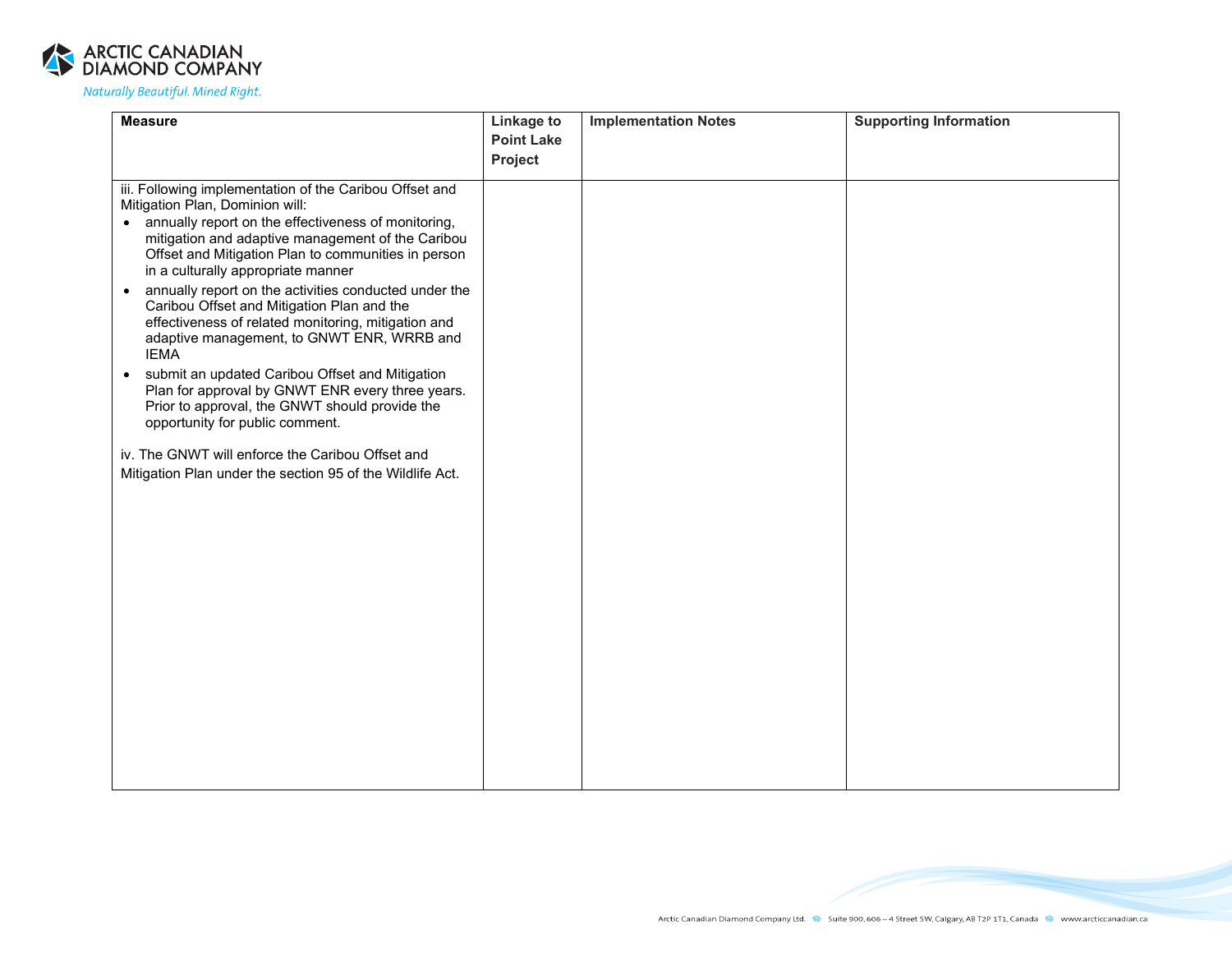

| <b>Measure</b>                                                                                                                                                                                                                                                                                                                                                                           | Linkage to<br><b>Point Lake</b><br>Project | <b>Implementation Notes</b>                                                                                                | <b>Supporting Information</b>                                                                                                 |
|------------------------------------------------------------------------------------------------------------------------------------------------------------------------------------------------------------------------------------------------------------------------------------------------------------------------------------------------------------------------------------------|--------------------------------------------|----------------------------------------------------------------------------------------------------------------------------|-------------------------------------------------------------------------------------------------------------------------------|
| 6-2(b): Research to Design Implement Successful<br><b>Offsetting Design (GNWT)</b>                                                                                                                                                                                                                                                                                                       | Directed to<br><b>Others</b>               | Directed to Others                                                                                                         |                                                                                                                               |
| 6-3: Air Quality Emissions Monitoring and<br><b>Management Plan</b>                                                                                                                                                                                                                                                                                                                      |                                            |                                                                                                                            |                                                                                                                               |
| In order to reduce adverse impacts from dustfall within<br>the Jay Project area to caribou, so they are no longer<br>significant, Dominion will finalize and implement the Air<br>Quality Emissions Monitoring and Management Plan<br>prior to construction. This plan will be applied<br>throughout the construction, operation and closure<br>phases of the Project.<br>Dominion will: | No Linkage -<br>Complete                   | The Air Quality Emissions Monitoring<br>and Management Plan (AQEMMP) was<br>approved by GNWT following a public<br>review. | The Air Quality and Emissions<br>٠<br>Monitoring and Management Plan<br>(AQEMMP) was approved by the<br>GNWT on May 31, 2017. |
| describe how it will implement commitments made<br>٠<br>in this plan (PR#424 p1-5 to 1-6) along with<br>management response linkages to the Caribou<br>Road Mitigation Plan and the Caribou Offset and<br><b>Mitigation Plan</b><br>reduce dustfall by continuing and improving the                                                                                                      |                                            |                                                                                                                            |                                                                                                                               |
| following management and monitoring practices,                                                                                                                                                                                                                                                                                                                                           |                                            |                                                                                                                            |                                                                                                                               |
| including:<br>applying dust suppressant to control dust<br>$\circ$<br>emissions on haul roads during summer or<br>non-frozen snow-free season<br>managing vehicle speed to limit road dust<br>$\circ$<br>from vehicle wheel entrainment                                                                                                                                                  |                                            |                                                                                                                            |                                                                                                                               |
| implementing a dustfall monitoring<br>$\circ$<br>program, methods, locations, monitoring<br>parameters                                                                                                                                                                                                                                                                                   |                                            |                                                                                                                            |                                                                                                                               |
| sampling lichen tissues (heavy metal<br>$\circ$<br>parameters) snow chemistry sampling                                                                                                                                                                                                                                                                                                   |                                            |                                                                                                                            |                                                                                                                               |
| planning responses with triggers and action<br>$\circ$<br>levels                                                                                                                                                                                                                                                                                                                         |                                            |                                                                                                                            |                                                                                                                               |
| allowing opportunity for public comment on<br>updates or changes to the Air Quality                                                                                                                                                                                                                                                                                                      |                                            |                                                                                                                            |                                                                                                                               |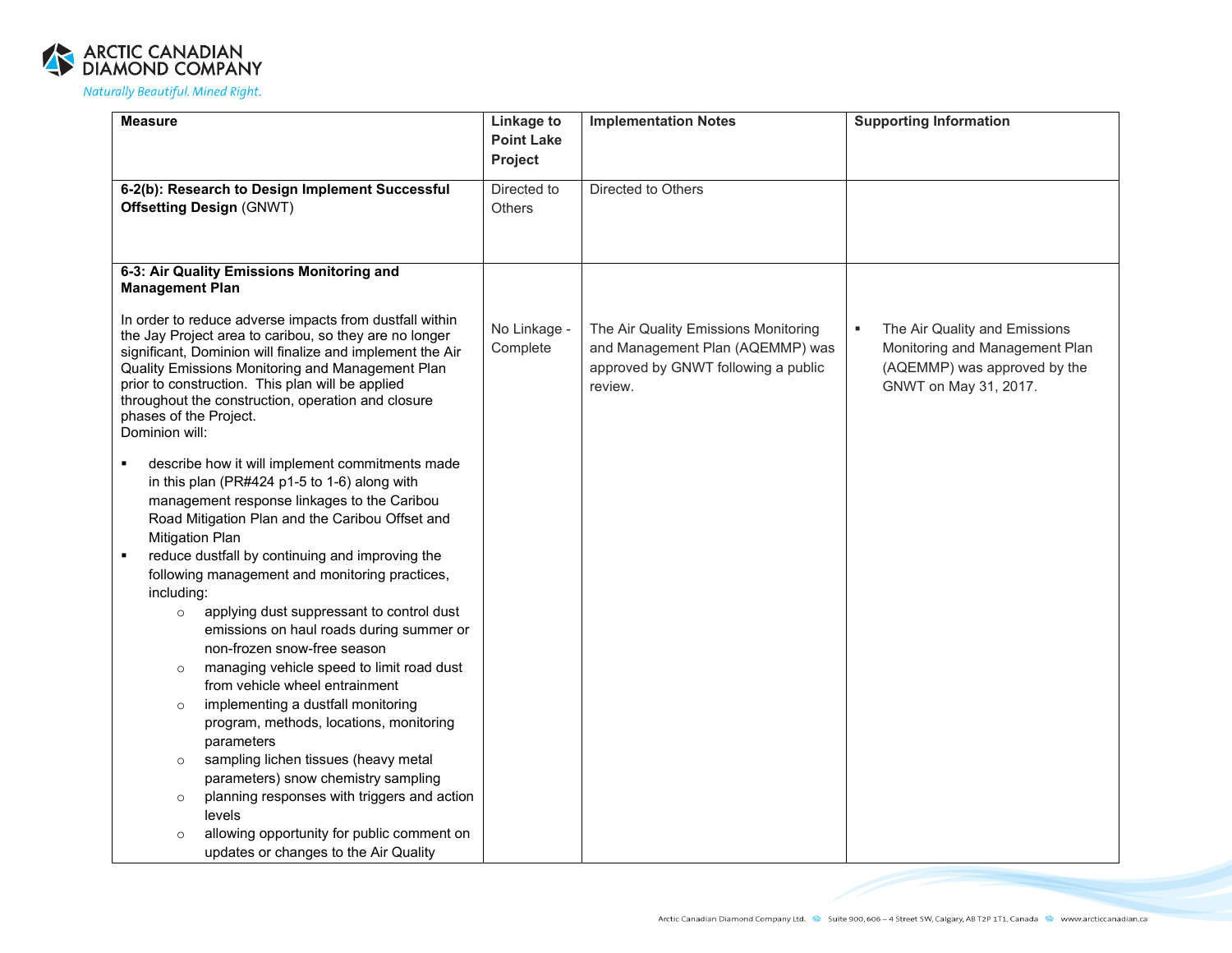

| <b>Measure</b>                                                                                                                                                                                                                                                                                                                                                                                                                                                                                                                                                                                                                | <b>Linkage to</b>                                                                                                | <b>Implementation Notes</b>                                                                                                                                                                         | <b>Supporting Information</b>               |
|-------------------------------------------------------------------------------------------------------------------------------------------------------------------------------------------------------------------------------------------------------------------------------------------------------------------------------------------------------------------------------------------------------------------------------------------------------------------------------------------------------------------------------------------------------------------------------------------------------------------------------|------------------------------------------------------------------------------------------------------------------|-----------------------------------------------------------------------------------------------------------------------------------------------------------------------------------------------------|---------------------------------------------|
|                                                                                                                                                                                                                                                                                                                                                                                                                                                                                                                                                                                                                               | <b>Point Lake</b>                                                                                                |                                                                                                                                                                                                     |                                             |
|                                                                                                                                                                                                                                                                                                                                                                                                                                                                                                                                                                                                                               | Project                                                                                                          |                                                                                                                                                                                                     |                                             |
| <b>Emissions Monitoring and Management</b><br>Plan<br>annually report monitoring results, success or failure<br>of dust mitigations and adaptive management to<br>communities in person in a culturally appropriate<br>manner<br>submit an updated Air Quality Emissions Monitoring<br>$\blacksquare$<br>and Management Plan for public review and<br>approval process as required by the GNWT<br>In addition, the GNWT will review and approve the Air<br>Quality Emissions Monitoring and Management Plan as<br>required by the Environmental Agreement and regulate<br>in accordance with the Environmental Protection Act |                                                                                                                  |                                                                                                                                                                                                     |                                             |
| 6-4: Dustfall Standards (GNWT)                                                                                                                                                                                                                                                                                                                                                                                                                                                                                                                                                                                                |                                                                                                                  |                                                                                                                                                                                                     |                                             |
| Prior to construction, the GNWT will develop an interim<br>dustfall objective for all types of dustfall that impact<br>caribou and caribou habitat, including impacts on lichen<br>and other caribou forage within the Jay Project zone of<br>influence. The objective will reduce dust-related sensory<br>disturbances to caribou to the greatest extent<br>practicable.<br>Dominion will use the interim dustfall objective to inform<br>its actions to reduce impacts to caribou and caribou<br>habitat from dustfall.                                                                                                     | No Linkage<br>- Complete<br>and In Effect<br>on a Site-<br><b>Wide Basis</b><br>(items<br>directed to<br>Arctic) | Arctic applies the interim dustfall<br>objective that has been provided by<br>GNWT to inform its actions to reduce<br>impacts to caribou and caribou habitat<br>from dustfall on a site-wide basis. | <b>GNWT</b> interim dustfall objective<br>٠ |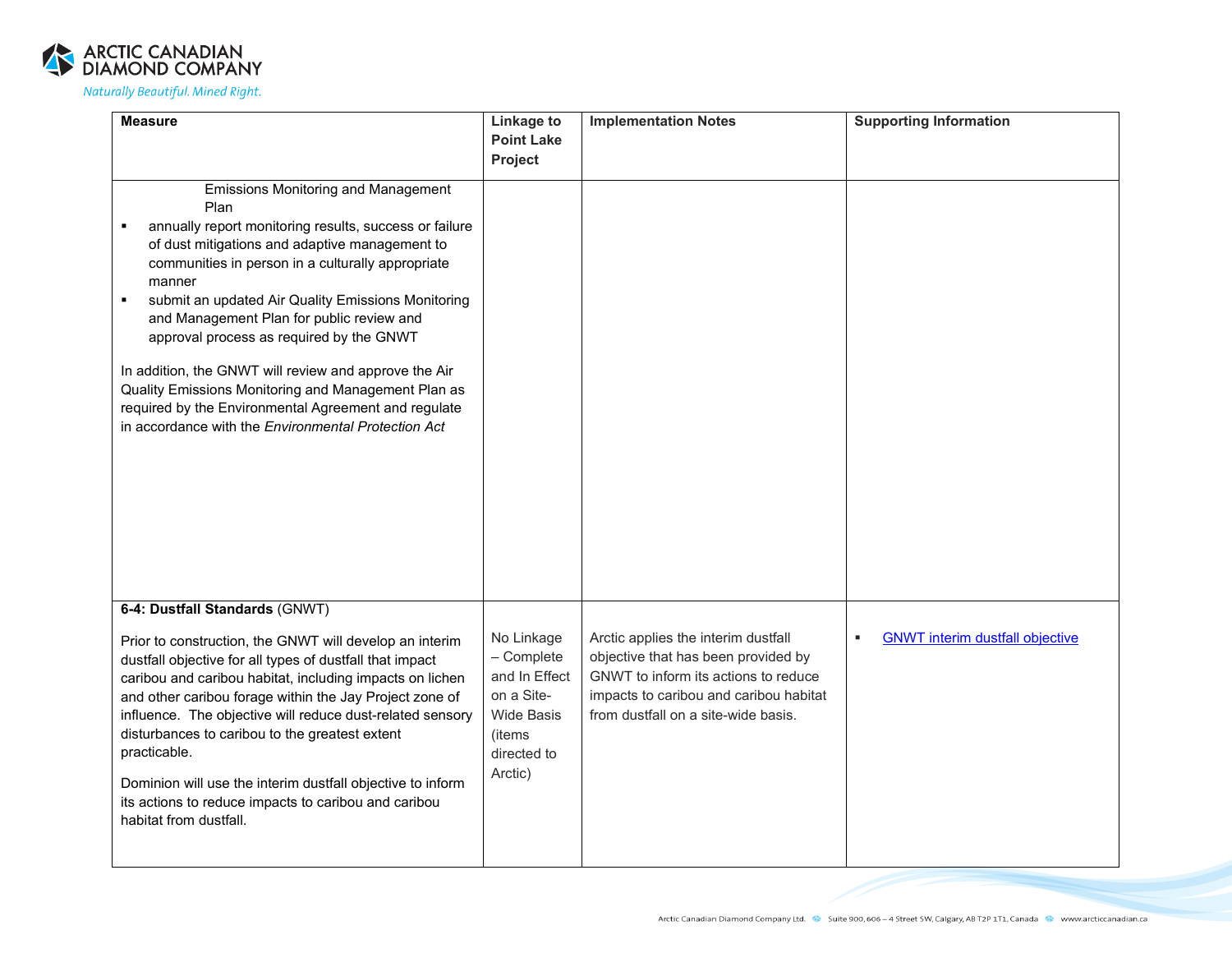

| 6-5: Traditional Knowledge-based Caribou                              |               |                                        |  |
|-----------------------------------------------------------------------|---------------|----------------------------------------|--|
| <b>Monitoring and Mitigation</b>                                      |               |                                        |  |
|                                                                       |               |                                        |  |
| Dominion will:                                                        |               |                                        |  |
|                                                                       | Adapted and   | Arctic will re-engage with the         |  |
| develop and implement a collaborative research                        | Carried       | Communities of Interest on Zone of     |  |
| program incorporating Traditional Knowledge                           | Forward as    | Influence research to adapt the        |  |
| designed to identify the causes of the zone of                        | Regulated     | research as appropriate to the Point   |  |
| influence for caribou avoidance within one year of                    | through the   | Lake Project in the absence of the Jay |  |
| acceptance of the Report of EA                                        | Water         | Project. Arctic will implement the     |  |
| summarize and report annually on this collaborative<br>$\blacksquare$ | Licence and   | research plan.                         |  |
| research program as part of the Wildlife Effects                      | Wildlife Act- |                                        |  |
| Monitoring Program reporting                                          | TKEG In       | The Traditional Knowledge Elders       |  |
| implement the research findings which can help to<br>$\blacksquare$   | Effect on a   | Group (TKEG) did not meet in 2020 or   |  |
| reduce the size of the zone of influence on caribou                   | Site-Wide     | to date in 2021 due to business shut   |  |
| Dominion will fund a Traditional Knowledge Elders<br>$\blacksquare$   | basis         | down and Covid-19 health and safety    |  |
| group drawn from Aboriginal organizations that                        |               | concerns. Arctic has initiated the re- |  |
| participated in the EA. This group will:                              |               | establishment of the TKEG and the      |  |
| advise on the construction and operation of the<br>$\circ$            |               | TKEG will be accessed to advise on the |  |
| Jay road, esker crossing and waste rock                               |               | Point Lake Project through             |  |
| management area egress ramps that limit                               |               | construction, operations and closure.  |  |
| impacts to caribou                                                    |               |                                        |  |
| monitor caribou reactions to the Jay road use,<br>$\circ$             |               |                                        |  |
| esker crossing and waste rock storage area                            |               |                                        |  |
| egress ramps in coordination with existing                            |               |                                        |  |
| caribou management authorities                                        |               |                                        |  |
| report on the results of monitoring to Dominion,<br>$\circ$           |               |                                        |  |
| IEMA, regulators and Aboriginal organizations                         |               |                                        |  |
| that participated in the EA                                           |               |                                        |  |
| recommend mitigation based on monitoring<br>$\circ$                   |               |                                        |  |
| results                                                               |               |                                        |  |
| recommend a contingency plan for the esker<br>$\circ$                 |               |                                        |  |
| crossing if monitoring indicates that the road                        |               |                                        |  |
| through the esker is a major barrier to caribou                       |               |                                        |  |
| movement                                                              |               |                                        |  |
|                                                                       |               |                                        |  |
| This Traditional Knowledge group will be in place prior to            |               |                                        |  |
| construction, throughout operations and closure                       |               |                                        |  |
|                                                                       |               |                                        |  |
|                                                                       |               |                                        |  |
|                                                                       |               |                                        |  |
|                                                                       |               |                                        |  |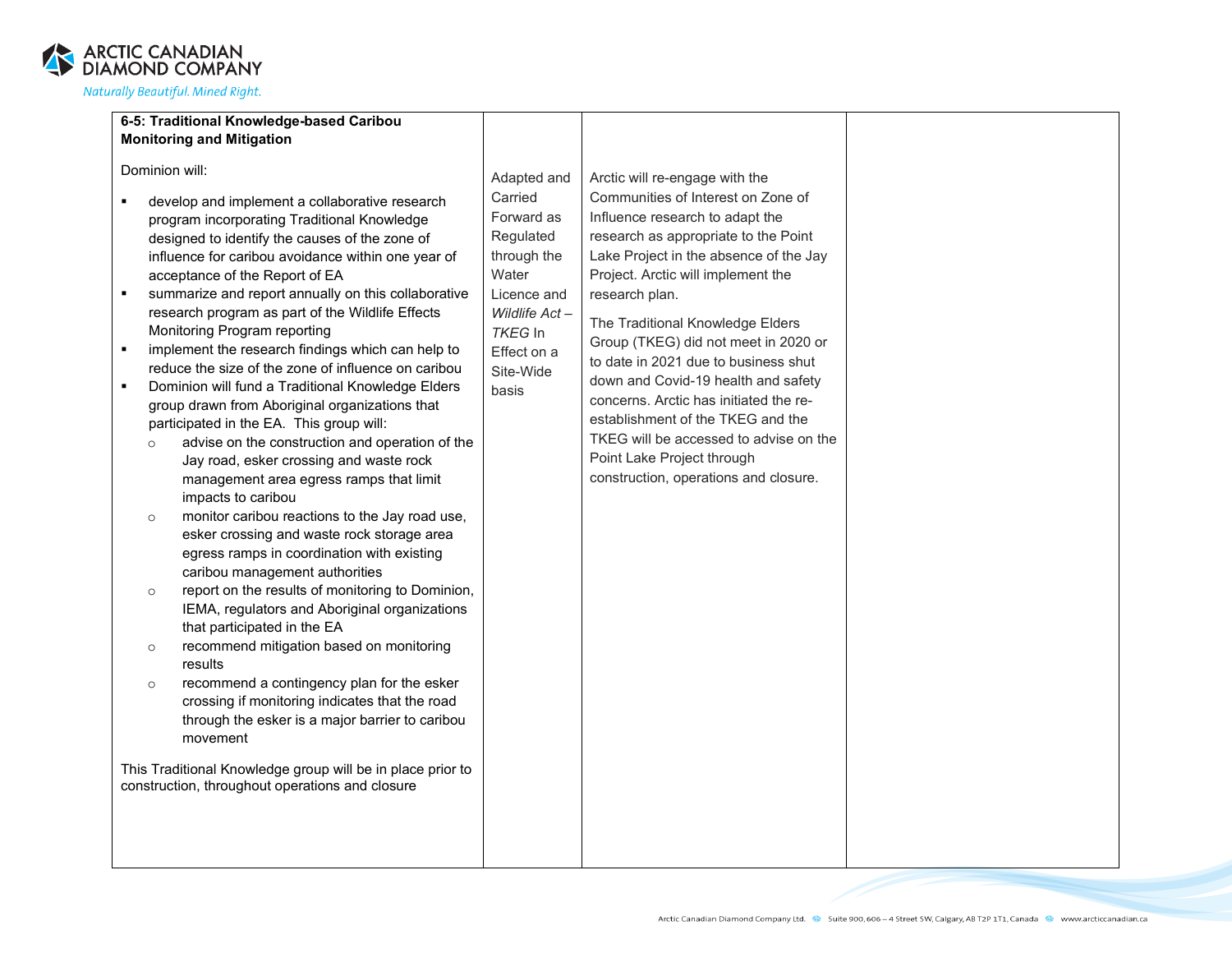

| <b>Measure</b>                                                                                                                                                                                                                                                                                                                                                                                                                                                                                                                                                                                                                                                                                                                                                                                                                                                                                                                                                                                                                                                                                                                 | Linkage to<br><b>Point Lake</b><br>Project                                   | <b>Implementation Notes</b>                                                              | <b>Supporting Information</b>                                                                                                                                                        |
|--------------------------------------------------------------------------------------------------------------------------------------------------------------------------------------------------------------------------------------------------------------------------------------------------------------------------------------------------------------------------------------------------------------------------------------------------------------------------------------------------------------------------------------------------------------------------------------------------------------------------------------------------------------------------------------------------------------------------------------------------------------------------------------------------------------------------------------------------------------------------------------------------------------------------------------------------------------------------------------------------------------------------------------------------------------------------------------------------------------------------------|------------------------------------------------------------------------------|------------------------------------------------------------------------------------------|--------------------------------------------------------------------------------------------------------------------------------------------------------------------------------------|
| 6-6: Timely Completion of Caribou Management<br>Plans (GNWT)                                                                                                                                                                                                                                                                                                                                                                                                                                                                                                                                                                                                                                                                                                                                                                                                                                                                                                                                                                                                                                                                   | Directed to<br><b>Others</b>                                                 | Directed to Others                                                                       |                                                                                                                                                                                      |
| 7-1: Traditional Knowledge Management Framework<br>In order to mitigate the Jay Project's cultural impacts to<br>traditional use areas or culturally valued components like<br>caribou, water or aquatic life, Dominion will develop a<br>Traditional Knowledge Management Framework that<br>describes protocols for collecting, storing, managing and<br>using Traditional Knowledge. This will be done in a<br>manner that is culturally suitable for each community.<br>Dominion will use the Traditional Knowledge gathered<br>through the framework to inform Project decision<br>making. This framework will be developed prior to the<br>construction phase of the Project and will apply for the<br>lifetime of the Jay Project (construction, operations and<br>closure phases).<br>In developing the Traditional Knowledge Management<br>Framework, Dominion will consult with each Aboriginal<br>group affected by the Jay Project, in a culturally<br>appropriate manner, while developing the protocols.<br>Dominion will report annually on how Traditional<br>Knowledge influenced Jay Project decision making. | No Linkage<br>- Complete<br>and In Effect<br>on a Site-<br><b>Wide Basis</b> | A Traditional Knowledge Framework is<br>in place and will continue to be<br>implemented. | The Ekati Diamond Mine Traditional<br>٠<br>Management Framework was<br>implemented as a requirement of<br>Part B of the Water Licence. The<br>Framework was approved in May<br>2017. |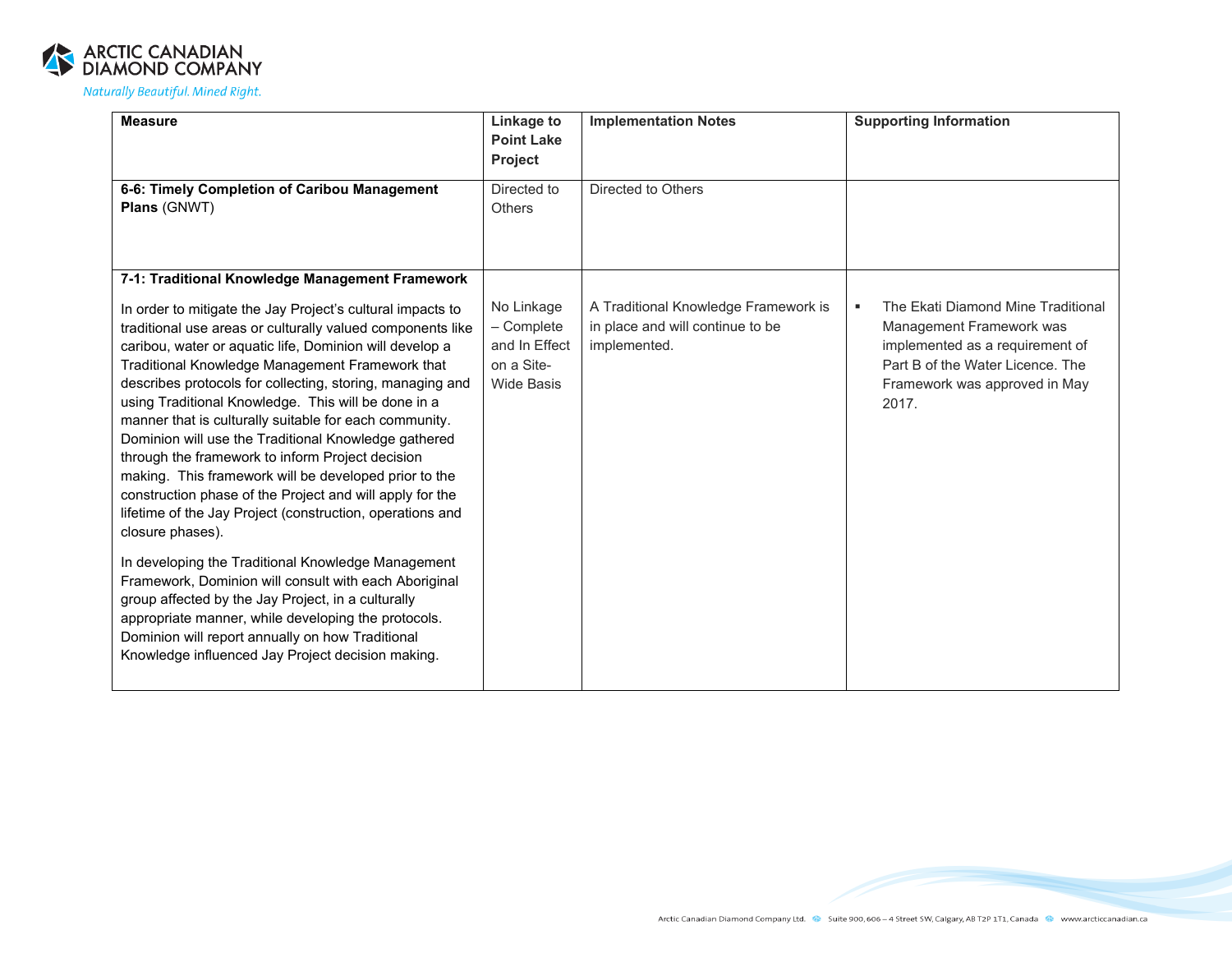

| <b>Measure</b>                                                                                                                                                                                                                                                                                                                                                                                                                                                                                                                                                                                                                                                                                                                                                                                                                        | <b>Linkage to</b><br><b>Point Lake</b> | <b>Implementation Notes</b>                                                                                                                                                                                         | <b>Supporting Information</b> |
|---------------------------------------------------------------------------------------------------------------------------------------------------------------------------------------------------------------------------------------------------------------------------------------------------------------------------------------------------------------------------------------------------------------------------------------------------------------------------------------------------------------------------------------------------------------------------------------------------------------------------------------------------------------------------------------------------------------------------------------------------------------------------------------------------------------------------------------|----------------------------------------|---------------------------------------------------------------------------------------------------------------------------------------------------------------------------------------------------------------------|-------------------------------|
|                                                                                                                                                                                                                                                                                                                                                                                                                                                                                                                                                                                                                                                                                                                                                                                                                                       | Project                                |                                                                                                                                                                                                                     |                               |
| 7-2: On the Land Culture Camp                                                                                                                                                                                                                                                                                                                                                                                                                                                                                                                                                                                                                                                                                                                                                                                                         |                                        |                                                                                                                                                                                                                     |                               |
| In order to mitigate significant adverse impacts of the Jay<br>Project on traditional use of the area and transmission of<br>cultural values, Dominion will, during the construction<br>and operations phases of the mine, support an on-the-<br>land culture camp, in a traditionally used area near the<br>Project. This culture camp will be used by Aboriginal<br>groups to maintain or establish a connection with<br>disturbed areas of land and restore Traditional<br>Knowledge transfer between generations about the area<br>affected by diamond mining.<br>Dominion will consult with Aboriginal groups that<br>participated in the environmental assessment to decide<br>on the location, timing and frequency of use of the<br>culture camp. Dominion will support the camp's use and<br>access, financially or in-kind. | Adapted and<br>Carried<br>Forward      | Arctic has committed to engage on, in<br>2022, and adapt previous<br>implementation plans as appropriate to<br>the Point Lake Project in the absence of<br>the Jay Project. Arctic will then<br>implement the Plan. |                               |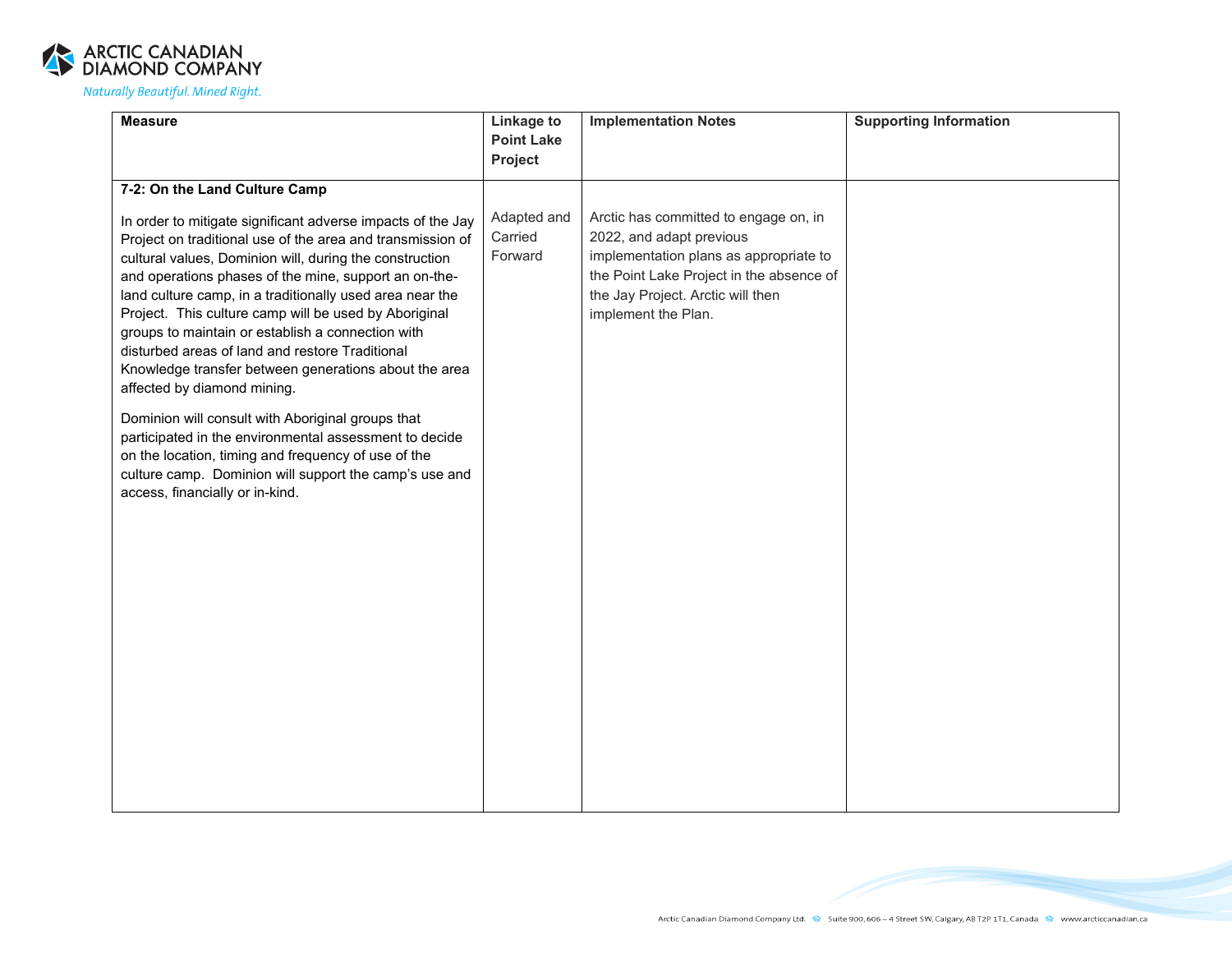

| Project<br>8-1: Minimize Negative Socio-Economic Impacts of<br>Directed to<br>the Project on Communities (GNWT)<br><b>Others</b>                                                                                                                                                                                                                                                                                                                                                                                                                                                                                                                                                                                                                                                                                                                                                                                                 | Directed to Others                                                                                                                                                                                                                                                                                                                                                                                                                                                                                                                                                                                                                                                                                        |                                                                                                                                                                                                                                                                                                                                                                                                                                                                                                                                                                                                                                                        |
|----------------------------------------------------------------------------------------------------------------------------------------------------------------------------------------------------------------------------------------------------------------------------------------------------------------------------------------------------------------------------------------------------------------------------------------------------------------------------------------------------------------------------------------------------------------------------------------------------------------------------------------------------------------------------------------------------------------------------------------------------------------------------------------------------------------------------------------------------------------------------------------------------------------------------------|-----------------------------------------------------------------------------------------------------------------------------------------------------------------------------------------------------------------------------------------------------------------------------------------------------------------------------------------------------------------------------------------------------------------------------------------------------------------------------------------------------------------------------------------------------------------------------------------------------------------------------------------------------------------------------------------------------------|--------------------------------------------------------------------------------------------------------------------------------------------------------------------------------------------------------------------------------------------------------------------------------------------------------------------------------------------------------------------------------------------------------------------------------------------------------------------------------------------------------------------------------------------------------------------------------------------------------------------------------------------------------|
| 8-2: Supporting Increased Employment<br><b>Opportunities for Women</b><br>To mitigate significant adverse socio-economic impacts<br>No Linkage<br>on women, Dominion will consult with the Government of<br>$-$ In Effect<br>the Northwest Territories, the Status of Women Council<br>on a Site-<br>of the NWT and the Native Women's Association of the<br><b>Wide Basis</b><br>NWT to update its strategy for the training, recruitment<br>and employment of women in traditional and non-<br>traditional occupations, prior to the construction phase of<br>the Jay Project. Where Dominion has community<br>liaisons, they will serve as additional resources for<br>implementing initiatives for training, recruitment and<br>employment of women.<br>Dominion will report on employment and retention<br>figures for women, and on the effectiveness of its revised<br>policy, as part of its reporting per measure 13-1. | Measures have been taken at the Ekati<br>Diamond Mine resulting in policies<br>related to harassment and<br>discrimination, as well as a<br>whistleblower policy to better support<br>women and others at the mine. These<br>policies will be carried forward by Arctic<br>on a continual improvement basis.<br>A survey of female staff on their<br>experiences with training, recruitment,<br>and employment was previously<br>conducted and Arctic is committed to<br>on-going implementation of actions on<br>a continual improvement basis.<br>Employment and retention figures for<br>women and the effectiveness of the<br>revised policy will be reported as<br>described in the annual reporting | Since the workshop held on June 3,<br>٠<br>2016, Harassment and<br>Discrimination Policies have been<br>updated and rolled out to all staff<br>and contractors. Information on the<br>confidential Whistleblower Policy<br>and its related reporting processes<br>were reintroduced to employees and<br>posters were created and placed at<br>all work sites to ensure all<br>employees were provided with<br>another means of reporting<br>concerns.<br>The Ekati Diamond Mine is a<br>٠<br>founding member for the Northwest<br>Territories Women in Mining Canada<br>Chapter which was launched during<br>the GeoScience Forum in November<br>2019. |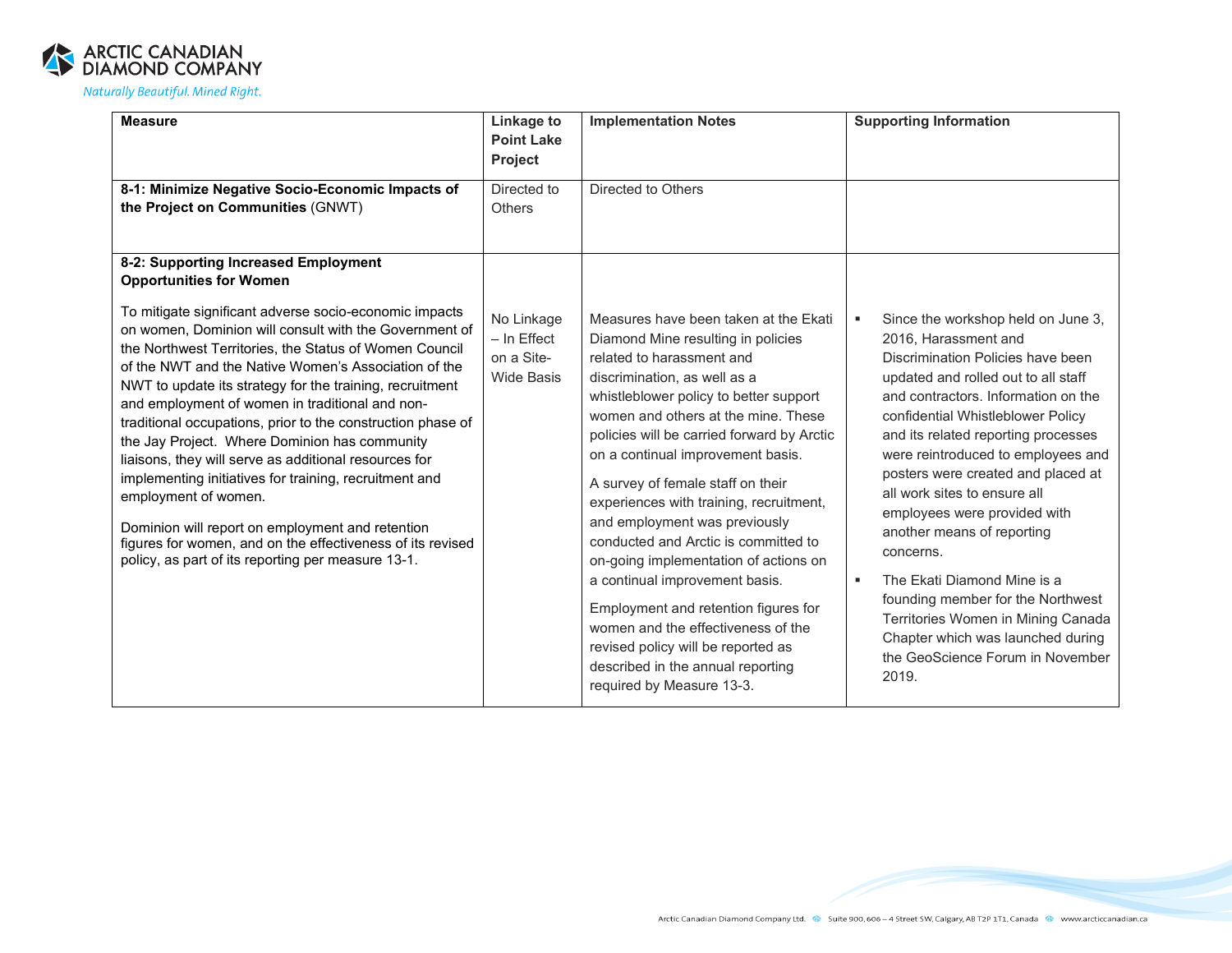

| <b>Measure</b>                                                                                                                                                                                                                                                                                                                                                                                                                                                                                                                                                                                                                                                                                                                                                                                                                                                                                                                                                                                                                                                                                                                                                                                                                                                                                                                                          | Linkage to<br><b>Point Lake</b>     | <b>Implementation Notes</b>                                                                                                  | <b>Supporting Information</b>                                                                                                                                                                                                                                                                                                                                                                                                 |
|---------------------------------------------------------------------------------------------------------------------------------------------------------------------------------------------------------------------------------------------------------------------------------------------------------------------------------------------------------------------------------------------------------------------------------------------------------------------------------------------------------------------------------------------------------------------------------------------------------------------------------------------------------------------------------------------------------------------------------------------------------------------------------------------------------------------------------------------------------------------------------------------------------------------------------------------------------------------------------------------------------------------------------------------------------------------------------------------------------------------------------------------------------------------------------------------------------------------------------------------------------------------------------------------------------------------------------------------------------|-------------------------------------|------------------------------------------------------------------------------------------------------------------------------|-------------------------------------------------------------------------------------------------------------------------------------------------------------------------------------------------------------------------------------------------------------------------------------------------------------------------------------------------------------------------------------------------------------------------------|
|                                                                                                                                                                                                                                                                                                                                                                                                                                                                                                                                                                                                                                                                                                                                                                                                                                                                                                                                                                                                                                                                                                                                                                                                                                                                                                                                                         |                                     |                                                                                                                              |                                                                                                                                                                                                                                                                                                                                                                                                                               |
| 9-1: Incineration - Stack Testing and Reporting<br>To reduce the likelihood of impacts resulting from the<br>release of dioxins and furans, Dominion will conduct<br>incinerator stack testing at least every three years and<br>submit any stack test results to the GNWT Department<br>of Environment and Natural Resources and Environment<br>Canada no more than 90 days after the completion of<br>stack testing. No more than 120 days after any failed<br>stack test, (with failure determined according to the<br>Canada Wide Standards for Dioxins and Furans or<br>applicable regulation or guidance developed by the<br>GNWT), Dominion will:<br>Develop an Adaptive Management Response Plan,<br>1)<br>containing:<br>An assessment of the incinerator operations<br>а.<br>and management that contributed to the failed<br>stack test, and methods to rectify them.<br>A consideration of the need for increased<br>$b_{1}$<br>monitoring of incinerator operational indicators<br>associated with the formation of dioxins and<br>furans. This may include inline continuous<br>emission monitoring for, but not limited to: flow<br>of flue gas, oxygen content, and carbon<br>monoxide.<br>Submit the Adaptive Management Response Plan to<br>2)<br>the GNWT Department of Environment and Natural<br>Resources and Environment Canada. | Project<br>No Linkage -<br>Complete | Arctic will implement the WLWB-<br>approved Incinerator Management Plan<br>throughout the life of the Point Lake<br>Project. | The Incinerator Management Plan<br>(as part of the Waste Management<br>Plan) was submitted to the WLWB<br>on December 31, 2020 and<br>approved on February 25, 2021.<br>The Ekati Diamond Mine has<br>successfully undertaken efforts to<br>reduce the use of the incinerator by<br>managing waste and composting.<br>Incineration of waste occurs every 2-<br>3 days and there is currently only<br>one incinerator running. |
| Implement the methods identified by Dominion<br>3)<br>(under 1a above) no later than the submission of the<br>Response Plan, and earlier if feasible.                                                                                                                                                                                                                                                                                                                                                                                                                                                                                                                                                                                                                                                                                                                                                                                                                                                                                                                                                                                                                                                                                                                                                                                                   |                                     |                                                                                                                              |                                                                                                                                                                                                                                                                                                                                                                                                                               |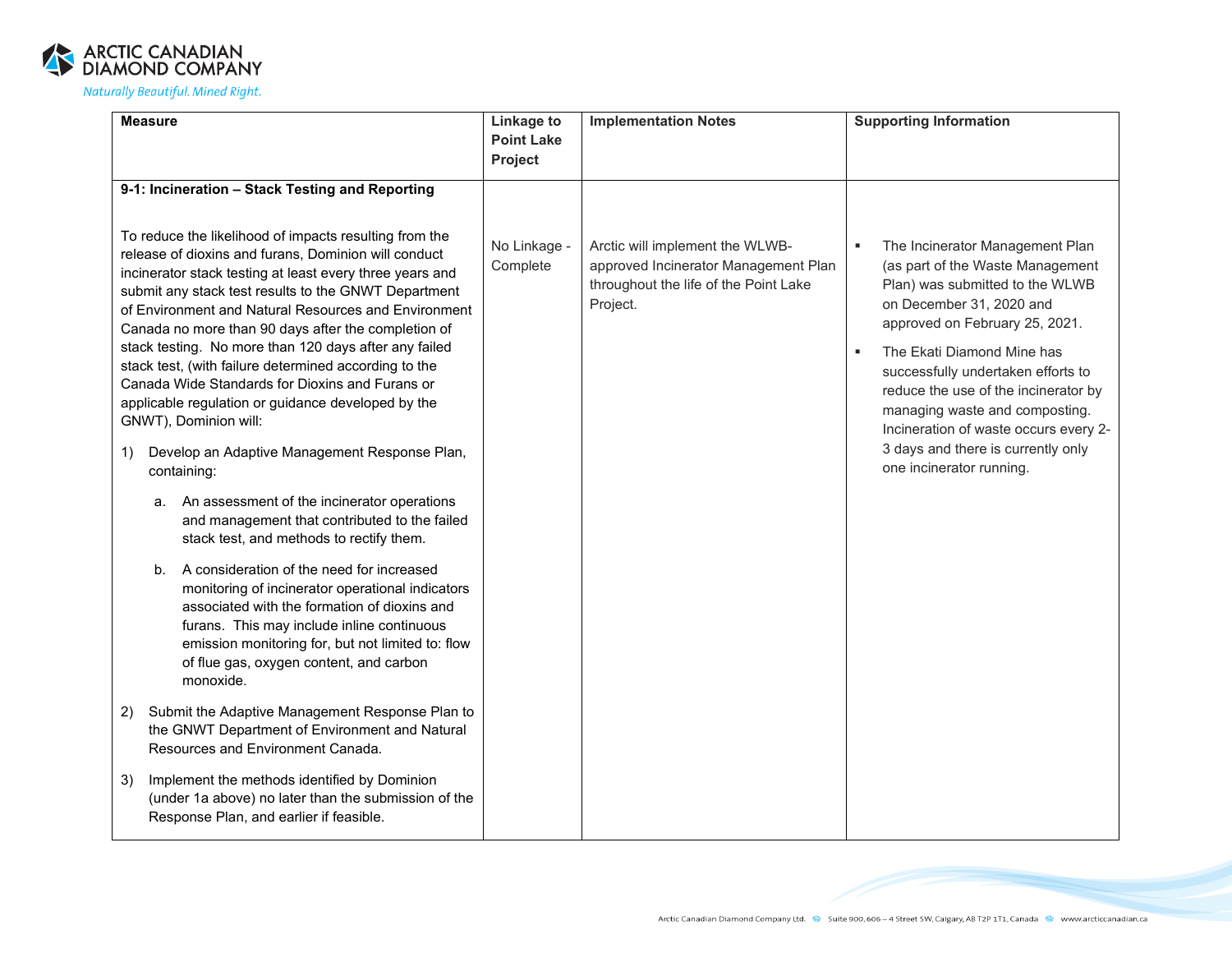

| <b>Measure</b>                                             | Linkage to                          | <b>Implementation Notes</b> | <b>Supporting Information</b> |
|------------------------------------------------------------|-------------------------------------|-----------------------------|-------------------------------|
|                                                            | <b>Point Lake</b><br><b>Project</b> |                             |                               |
|                                                            |                                     |                             |                               |
| Dominion will re-stack test the incinerators within six    |                                     |                             |                               |
| months of the initial failed stack test. This second stack |                                     |                             |                               |
| test will verify the effectiveness of the methods proposed |                                     |                             |                               |
| and implemented in the Adaptive Management                 |                                     |                             |                               |
| Response Plan and demonstrate compliance with the          |                                     |                             |                               |
| Canada-wide Standards for Dioxins and Furans. All          |                                     |                             |                               |
| stack tests must be conducted in accordance with           |                                     |                             |                               |
| national standards, and include detailed documentation     |                                     |                             |                               |
| to demonstrate that representative composition and         |                                     |                             |                               |
| batch size of waste were used during the testing           |                                     |                             |                               |
| process.                                                   |                                     |                             |                               |
| Exemptions for the second stack test may occur based       |                                     |                             |                               |
| on a review of the factors that contributed to the failed  |                                     |                             |                               |
| stack text and approval of the Adaptive Management         |                                     |                             |                               |
| Response plan by GNWT Department of Environment            |                                     |                             |                               |
| and Natural Resources, in consultation with Environment    |                                     |                             |                               |
| Canada.                                                    |                                     |                             |                               |
|                                                            |                                     |                             |                               |
| The Review Board suggests that the developer, in           |                                     |                             |                               |
| consultation with the GNWT and EC, assess the              |                                     |                             |                               |
| feasibility and utility of additional inline continuous    |                                     |                             |                               |
| emission monitoring and provide a report of the findings   |                                     |                             |                               |
| within one year of Ministerial approval of this Report of  |                                     |                             |                               |
| EA.                                                        |                                     |                             |                               |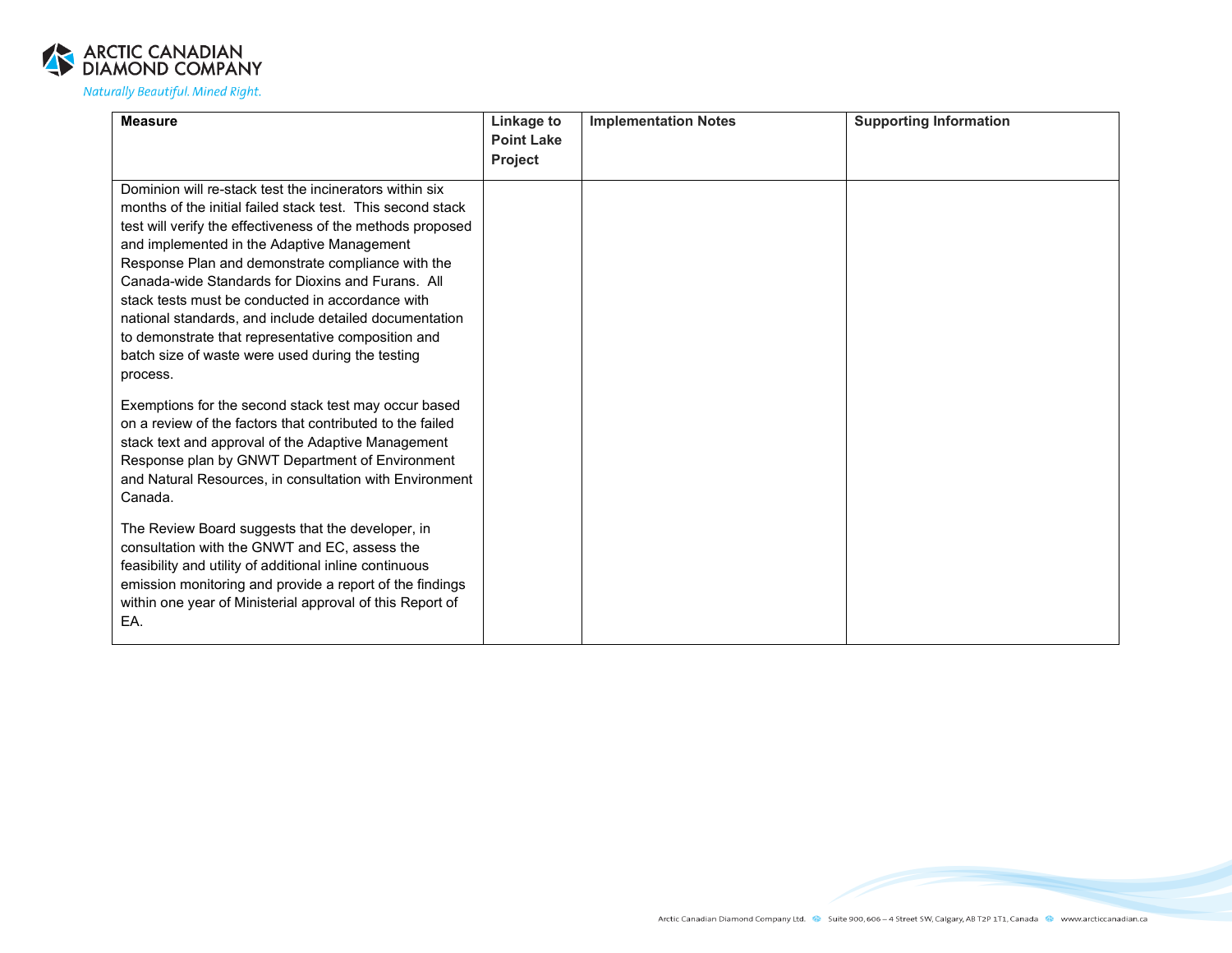

| <b>Measure</b>                                                                                                                                                                                                                                                                                                                                                                                                                                                                                                                                                                                                                                                                                                                                                                                                                                                                                                                                                                                                                                                                                                                                                                                                                                                                                   | Linkage to                                                     | <b>Implementation Notes</b>                                                                                                                  | <b>Supporting Information</b>                                                                                                                                                                                                                                                                                                                                                                                                                                                                                                                                                                                                                       |
|--------------------------------------------------------------------------------------------------------------------------------------------------------------------------------------------------------------------------------------------------------------------------------------------------------------------------------------------------------------------------------------------------------------------------------------------------------------------------------------------------------------------------------------------------------------------------------------------------------------------------------------------------------------------------------------------------------------------------------------------------------------------------------------------------------------------------------------------------------------------------------------------------------------------------------------------------------------------------------------------------------------------------------------------------------------------------------------------------------------------------------------------------------------------------------------------------------------------------------------------------------------------------------------------------|----------------------------------------------------------------|----------------------------------------------------------------------------------------------------------------------------------------------|-----------------------------------------------------------------------------------------------------------------------------------------------------------------------------------------------------------------------------------------------------------------------------------------------------------------------------------------------------------------------------------------------------------------------------------------------------------------------------------------------------------------------------------------------------------------------------------------------------------------------------------------------------|
|                                                                                                                                                                                                                                                                                                                                                                                                                                                                                                                                                                                                                                                                                                                                                                                                                                                                                                                                                                                                                                                                                                                                                                                                                                                                                                  | <b>Point Lake</b>                                              |                                                                                                                                              |                                                                                                                                                                                                                                                                                                                                                                                                                                                                                                                                                                                                                                                     |
|                                                                                                                                                                                                                                                                                                                                                                                                                                                                                                                                                                                                                                                                                                                                                                                                                                                                                                                                                                                                                                                                                                                                                                                                                                                                                                  | Project                                                        |                                                                                                                                              |                                                                                                                                                                                                                                                                                                                                                                                                                                                                                                                                                                                                                                                     |
| 9-2: Reporting on Greenhouse Gas Emission and<br><b>Management</b><br>Dominion will provide, in its Air Quality Emissions<br>Monitoring and Management Plan annual report,<br>information on its greenhouse gas management for all<br>Project phases including, but not limited to:<br>A calculation of greenhouse gas emissions by<br>combustion source;<br>greenhouse gas emissions reduction targets for the<br>$\blacksquare$<br>upcoming year and how they were determined;<br>reporting of whether past reduction targets were<br>$\blacksquare$<br>achieved and how, or if they were not, why;<br>a description of monitoring including the parameters,<br>٠<br>methods, frequency, and data analysis;<br>a description of adaptive policies, strategies and<br>mitigative actions undertaken, or proposed, to<br>reduce greenhouse gas emissions, including but not<br>limited to:<br>the results of Dominion's proposed ore hauling<br>$\circ$<br>pilot study, including a description of<br>greenhouse gas emissions for each alternative<br>hauling method studied compared to existing<br>and/or proposed strategies;<br>the results of Dominion's proposed concept<br>$\circ$<br>study on the use of alternative energies to offset<br>a portion of the Jay Project's energy needs, | No Linkage<br>$-$ In Effect<br>on a Site-<br><b>Wide Basis</b> | Arctic annually reports on GHG<br>emissions and management on a site-<br>wide basis through established<br>government and industry programs. | Ekati is committed to optimizing the<br>use of Dual-Powered Road Trains<br>(larger trucks which make hauling<br>more efficient) as means to reduce<br>overall traffic and GHG emissions on<br>the Misery Haul Road.<br>The Ekati Diamond Mine reports<br>pollutant emissions to the NPRI on<br>annual basis for the Ekati mine site<br>and through regular site-wide Air<br>Quality monitoring data reporting,<br>which can be found on the WLWB<br>online public registry under file<br>W2012L2-0001. Greenhouse gas<br>emissions are reported to the<br>Greenhouse Gas Reporting Program<br>(GHGRP) for Environment and<br>Climate Change Canada. |
| including the methods and analysis; and,<br>if the concept study leads to a feasibility study<br>$\circ$<br>on the use of alternative energy to offset a<br>portion of the Jay Project's energy needs, report<br>on the results, including the methods and<br>analysis.                                                                                                                                                                                                                                                                                                                                                                                                                                                                                                                                                                                                                                                                                                                                                                                                                                                                                                                                                                                                                          |                                                                |                                                                                                                                              |                                                                                                                                                                                                                                                                                                                                                                                                                                                                                                                                                                                                                                                     |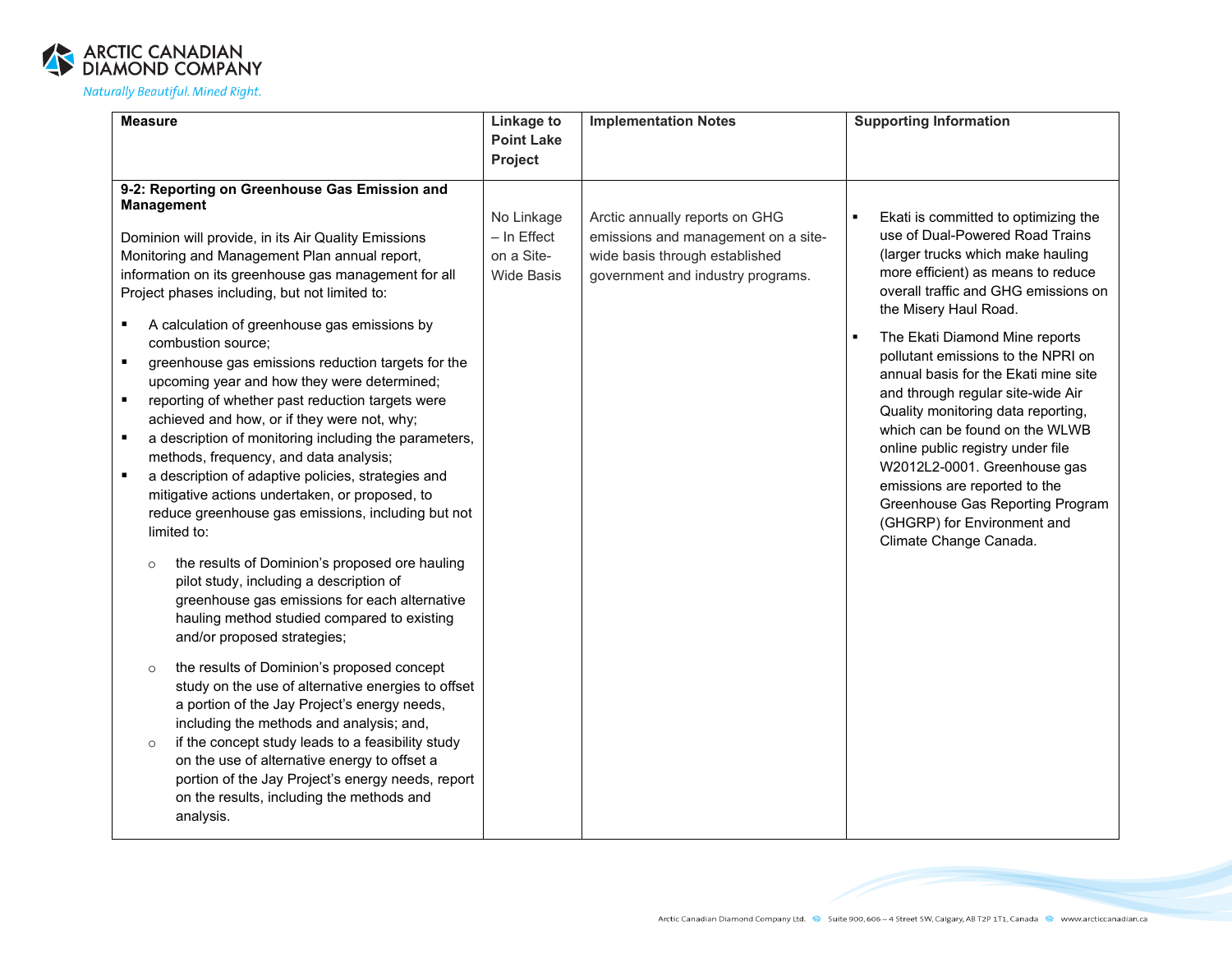

| <b>Measure</b>                                                                                                                                                                                                                        | <b>Linkage to</b><br><b>Point Lake</b> | <b>Implementation Notes</b> | <b>Supporting Information</b> |
|---------------------------------------------------------------------------------------------------------------------------------------------------------------------------------------------------------------------------------------|----------------------------------------|-----------------------------|-------------------------------|
|                                                                                                                                                                                                                                       | Project                                |                             |                               |
| During its community visits, Dominion will engage on its<br>greenhouse gas emissions management, and report on<br>how results of past engagement have been incorporated<br>into Dominion's management of greenhouse gas<br>emissions. |                                        |                             |                               |
|                                                                                                                                                                                                                                       |                                        |                             |                               |
|                                                                                                                                                                                                                                       |                                        |                             |                               |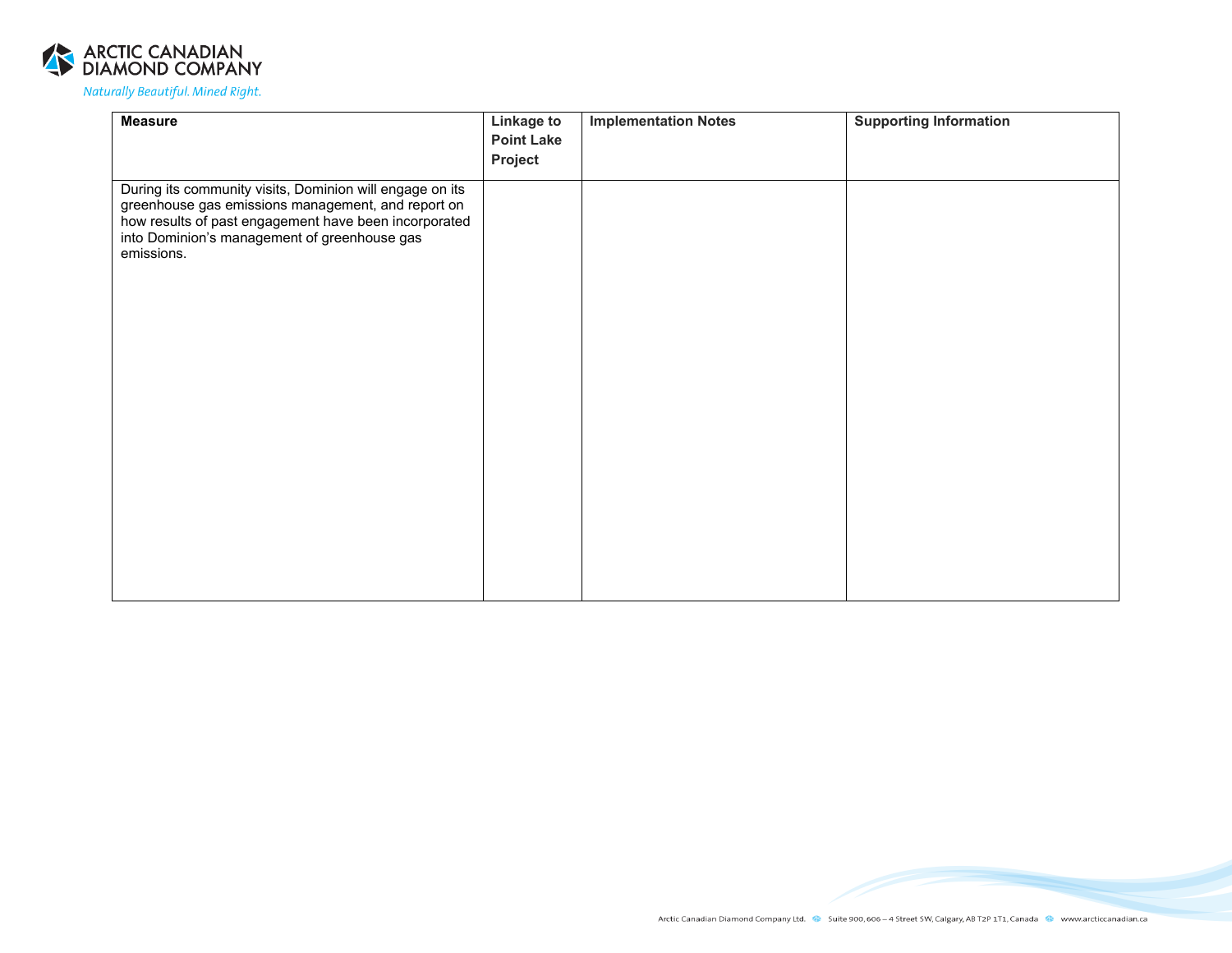

| <b>Measure</b>                                                                                                                                                                                                                                                                                                                                                                                                                                                                                                                                                                                                                                                                                                                                                                                                                                                                                                                                                                                                                                                                                          | Linkage to<br><b>Point Lake</b>                      | <b>Implementation Notes</b>                                                                                                                                                                                                                                                                                                                                                                                                                                                                                     | <b>Supporting Information</b>                                                                                                                                                                                                                                                                                                                                                     |
|---------------------------------------------------------------------------------------------------------------------------------------------------------------------------------------------------------------------------------------------------------------------------------------------------------------------------------------------------------------------------------------------------------------------------------------------------------------------------------------------------------------------------------------------------------------------------------------------------------------------------------------------------------------------------------------------------------------------------------------------------------------------------------------------------------------------------------------------------------------------------------------------------------------------------------------------------------------------------------------------------------------------------------------------------------------------------------------------------------|------------------------------------------------------|-----------------------------------------------------------------------------------------------------------------------------------------------------------------------------------------------------------------------------------------------------------------------------------------------------------------------------------------------------------------------------------------------------------------------------------------------------------------------------------------------------------------|-----------------------------------------------------------------------------------------------------------------------------------------------------------------------------------------------------------------------------------------------------------------------------------------------------------------------------------------------------------------------------------|
|                                                                                                                                                                                                                                                                                                                                                                                                                                                                                                                                                                                                                                                                                                                                                                                                                                                                                                                                                                                                                                                                                                         | <b>Project</b>                                       |                                                                                                                                                                                                                                                                                                                                                                                                                                                                                                                 |                                                                                                                                                                                                                                                                                                                                                                                   |
| 13-1: Monitoring and Adaptive Management by<br><b>Dominion</b><br>In order to ensure that the measures that Dominion is<br>responsible for are fully and effectively implemented, and<br>significant adverse impacts on the environment are<br>mitigated, throughout all phases of the development,<br>Dominion will:<br>Implement monitoring programs to fulfill the<br>1.<br>following objectives:<br>to measure the effects of the Jay Project on the<br>2.<br>environment:<br>to assess the implementation and effectiveness of<br>3.<br>the measures in this Report of EA to prevent or<br>minimize impacts on the environment;<br>to assess the accuracy of predictions made during<br>4.<br>the environmental assessment, regarding the<br>impacts of the project on the environment; and,<br>to provide relevant data and information to support<br>5.<br>regional monitoring initiatives.<br>Implement adaptive management processes that use the<br>results of monitoring programs to systematically adjust<br>mitigation actions in order to minimize adverse impacts<br>on the environment. | No Linkage<br>- In Effect<br>on a Site-<br>Wie Basis | Environmental monitoring and<br>management at the Ekati Diamond<br>Mine is conducted on an adaptive<br>management basis in accordance with<br>the Environmental Agreement and<br>individual authorizations under the<br>Water Licence. Adaptive management<br>is reported through annual reports and<br>the 3-year Environmental Impact<br>Reports required under the<br>Environmental Agreement. Arctic will<br>continue to implement adaptive<br>management throughout the life of the<br>Point Lake Project. | Article 1.2(b) of the Environmental<br>л<br>Agreement reads as follows:<br>The parties agree to carry out<br>their responsibilities under this<br>Agreement and Regulatory<br>Instruments consistent with the<br>purposes in Section 1.1 and in<br>ways which fully apply<br>adaptive management<br>principles making use of the<br>best available information and<br>technology. |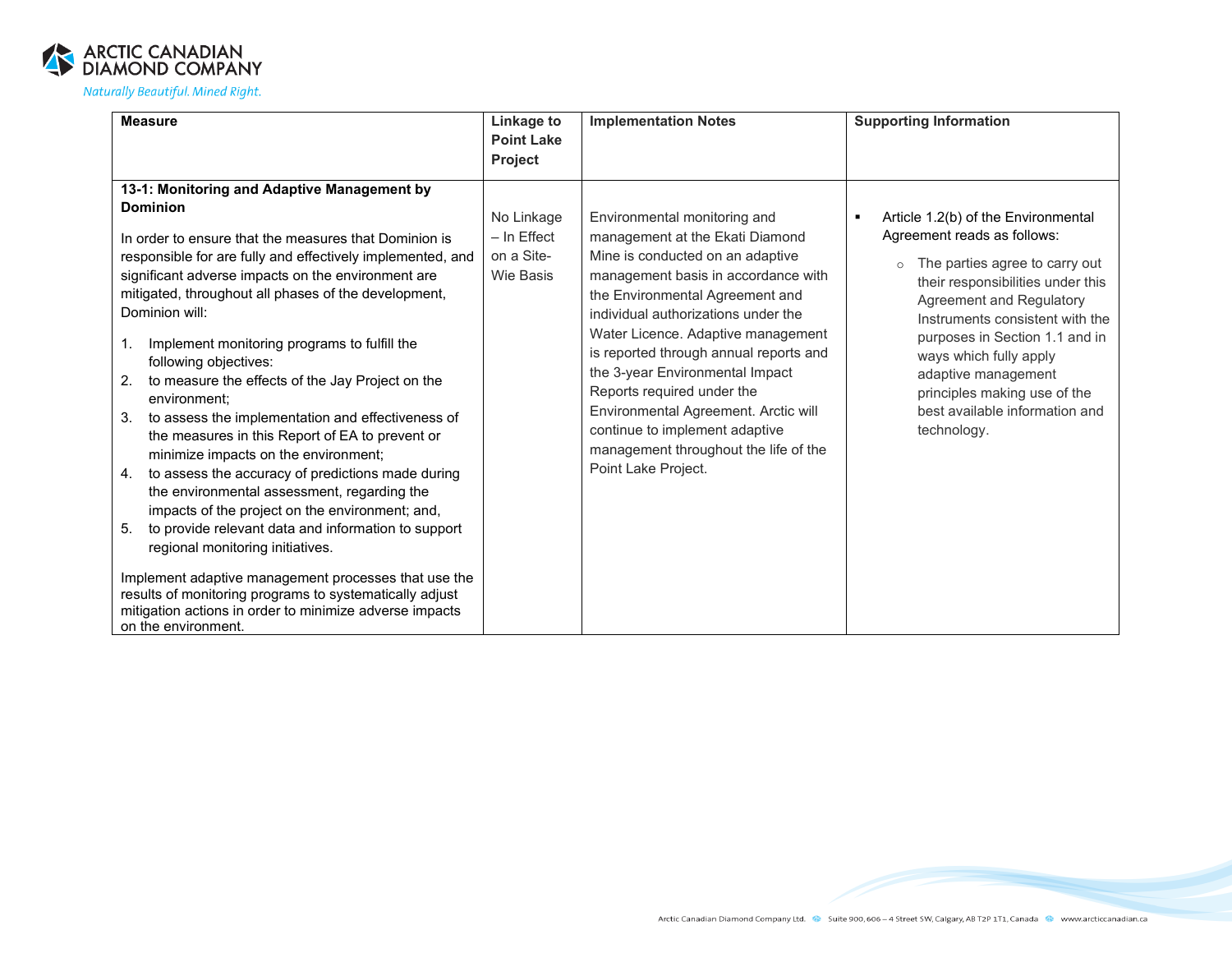

| <b>Measure</b>                                                                                                                                                                                                                                                                                                                                                                                                                                                                                                                                                                                                                                      | Linkage to<br><b>Point Lake</b><br><b>Project</b>              | <b>Implementation Notes</b>                                                                                                                                                                                                                                                                                                                                                                                                                                                                                                                                                                                                                                                           | <b>Supporting Information</b> |
|-----------------------------------------------------------------------------------------------------------------------------------------------------------------------------------------------------------------------------------------------------------------------------------------------------------------------------------------------------------------------------------------------------------------------------------------------------------------------------------------------------------------------------------------------------------------------------------------------------------------------------------------------------|----------------------------------------------------------------|---------------------------------------------------------------------------------------------------------------------------------------------------------------------------------------------------------------------------------------------------------------------------------------------------------------------------------------------------------------------------------------------------------------------------------------------------------------------------------------------------------------------------------------------------------------------------------------------------------------------------------------------------------------------------------------|-------------------------------|
| 13-2: Engagement on Cultural Impacts<br>In order to evaluate and, through adaptive management,<br>improve the effectiveness of Dominion's mitigation of<br>cultural impacts, Dominion will:<br>engage with Aboriginal groups that participated in<br>a)<br>the environmental assessment to identify cultural<br>impacts, including cumulative impacts, from the Jay<br>Project;<br>seek the input of those Aboriginal groups on ways to<br>b)<br>strengthen Dominion's cultural impact mitigation<br>initiatives; and,<br>report annually to those Aboriginal groups on the<br>effectiveness of Dominion's efforts to mitigate cultural<br>impacts. | No Linkage<br>$-$ In Effect<br>on a Site-<br><b>Wide Basis</b> | Arctic has been actively building<br>relationships with IGO's that has and<br>will continue to include engagement on<br>id3nticyign and mitigating potential<br>cultural impacts on a site-wide basis.<br>Due to the COVID-19 Pandemic and<br>Ekati entering into the CCAA process,<br>community engagement activities were<br>generally restricted during 2020. Arctic<br>is committed to engaging with<br>Indigenous Governments and<br>Organizations to restart programs such<br>as the Traditional Knowledge Elders<br>Group, provide funding for traditional<br>knowledge projects, and bring<br>community members to the Ekati Mine<br>for site tours once it is safe to do so. |                               |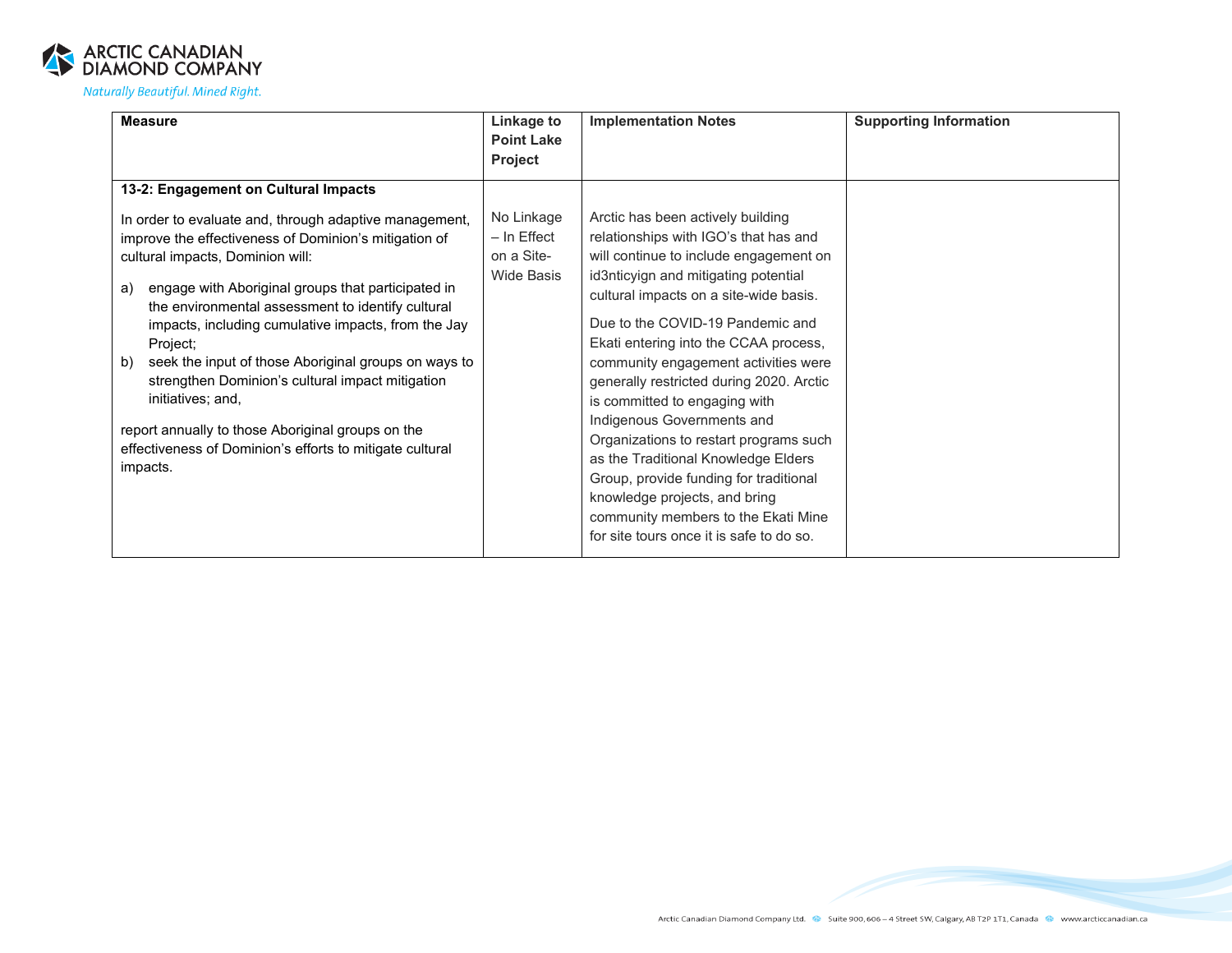

| <b>Measure</b>                                                                                                                                                                                                                                                                                                                                                                                                                                                                                                                                                                                                                                                                                                                                                                                                                                                                         | Linkage to                                                     | <b>Implementation Notes</b>                                                                                                                                                                                                                                                                                                                                                                                                                                                                                                                                            | <b>Supporting Information</b> |
|----------------------------------------------------------------------------------------------------------------------------------------------------------------------------------------------------------------------------------------------------------------------------------------------------------------------------------------------------------------------------------------------------------------------------------------------------------------------------------------------------------------------------------------------------------------------------------------------------------------------------------------------------------------------------------------------------------------------------------------------------------------------------------------------------------------------------------------------------------------------------------------|----------------------------------------------------------------|------------------------------------------------------------------------------------------------------------------------------------------------------------------------------------------------------------------------------------------------------------------------------------------------------------------------------------------------------------------------------------------------------------------------------------------------------------------------------------------------------------------------------------------------------------------------|-------------------------------|
|                                                                                                                                                                                                                                                                                                                                                                                                                                                                                                                                                                                                                                                                                                                                                                                                                                                                                        | <b>Point Lake</b>                                              |                                                                                                                                                                                                                                                                                                                                                                                                                                                                                                                                                                        |                               |
|                                                                                                                                                                                                                                                                                                                                                                                                                                                                                                                                                                                                                                                                                                                                                                                                                                                                                        | Project                                                        |                                                                                                                                                                                                                                                                                                                                                                                                                                                                                                                                                                        |                               |
| 13-3: Annual Reporting from Dominion                                                                                                                                                                                                                                                                                                                                                                                                                                                                                                                                                                                                                                                                                                                                                                                                                                                   |                                                                |                                                                                                                                                                                                                                                                                                                                                                                                                                                                                                                                                                        |                               |
| In order to demonstrate how measures are being<br>implemented and to evaluate the effectiveness of<br>Dominion's efforts to prevent or minimize impacts on the<br>environment, Dominion will, throughout all phases of the<br>development, prepare an annual Report on<br>Implementation of Measures. The Report will address<br>the EA measures that Dominion is responsible for and<br>will:<br>describe the actions, including actions implemented<br>a)<br>through adaptive management, being undertaken to<br>implement the EA measures;<br>demonstrate how the implementation actions,<br>b)<br>including any actions implemented through adaptive<br>management, fulfill the intent of the EA measures,<br>including consideration of the following questions:<br>How are implementation actions addressing a<br>i.<br>likely significant adverse impact on the<br>environment? | No Linkage<br>$-$ In Effect<br>on a Site-<br><b>Wide Basis</b> | Arctic reports annually and on other<br>appropriate or specified schedules on<br>all aspects of the Ekati Diamond Mine.<br>Reporting mechanisms include the<br>Annual Water Licence and<br><b>Environmental Agreement Annual</b><br>Report, the 3-year Environmental<br>Impact Report, the Annual Socio-<br>Economic Agreement Report, the<br>Annual Wildlife Effects Monitoring<br>Report, and numerous topic-specific<br>reports. These reporting mechanisms<br>are public and address the needs of<br>Measures that are linked herein to the<br>Point Lake Project. |                               |
| How effective are implementation actions at<br>ii.<br>reducing, controlling, or eliminating the<br>impact or its likelihood?<br>iii.<br>If the measure is for monitoring or research,<br>how is the monitoring/research being used to<br>inform mitigation of impacts to the<br>environment?<br>iv.<br>How are process considerations (such as<br>engagement requirements, etc.) being<br>considered, and, if applicable, how are they<br>affecting implementation of the EA<br>measures?                                                                                                                                                                                                                                                                                                                                                                                              |                                                                |                                                                                                                                                                                                                                                                                                                                                                                                                                                                                                                                                                        |                               |
| include a concise summary of monitoring programs<br>C)<br>and results that are related to EA measures or<br>commitments and, where applicable, references to<br>complete information contained in other documents                                                                                                                                                                                                                                                                                                                                                                                                                                                                                                                                                                                                                                                                      |                                                                |                                                                                                                                                                                                                                                                                                                                                                                                                                                                                                                                                                        |                               |